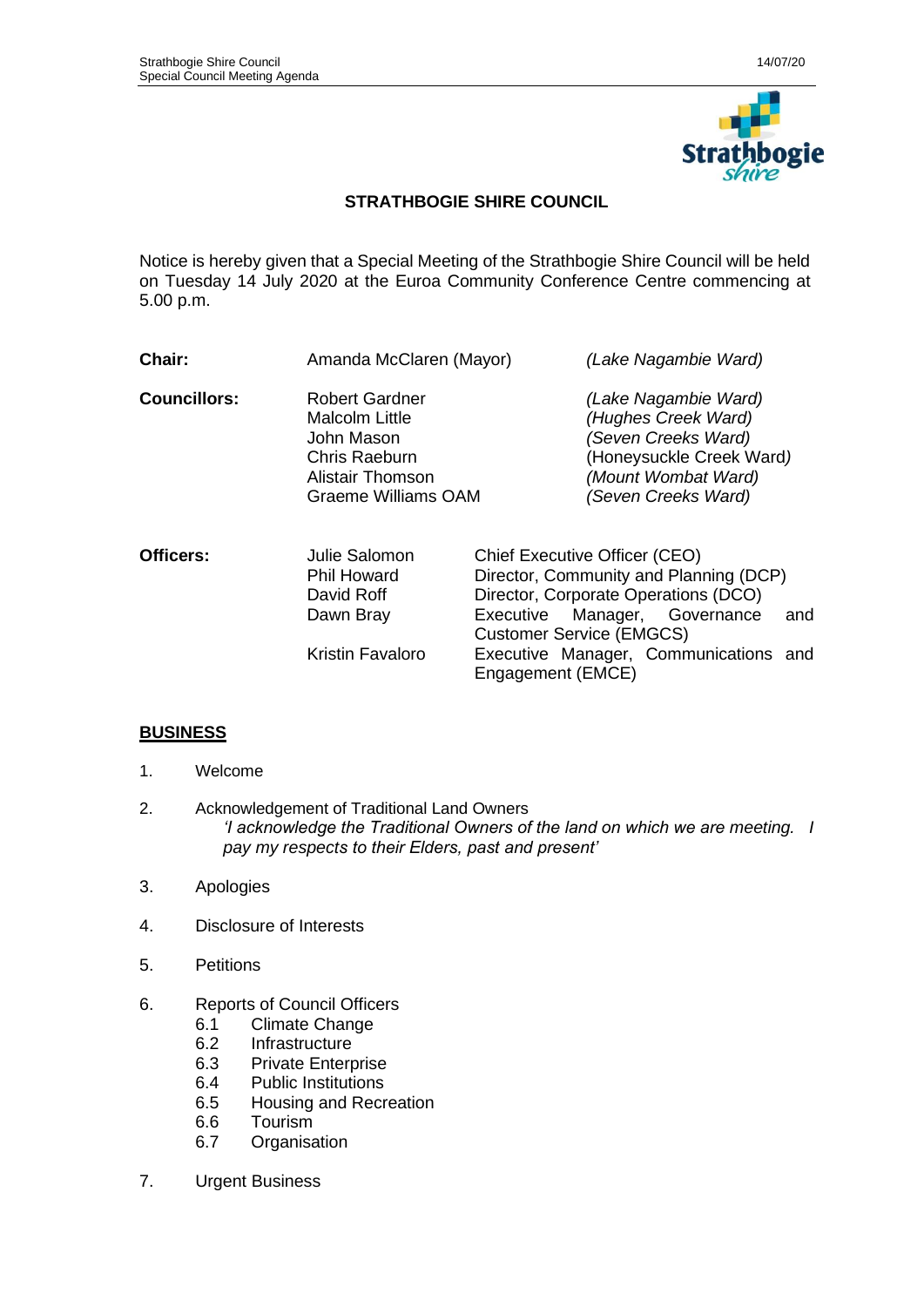- 8. Closure of Meeting to the Public
- 9. Confirmation of 'Closed Portion' Decision/s

Julie Salomon **CHIEF EXECUTIVE OFFICER**

10 July 2020

An audio recording of this meeting is being made for the purpose of verifying the accuracy of the minutes of the meeting, as per Local Law No. 1 - Meeting Procedure (2014) or as updated from time to time through Council Resolution

Council does not generally permit individuals to make audio recordings of meetings. Individuals are required to make a written request addressed to the Council (Director, Corporate Operations) should they seek to obtain permission to do so.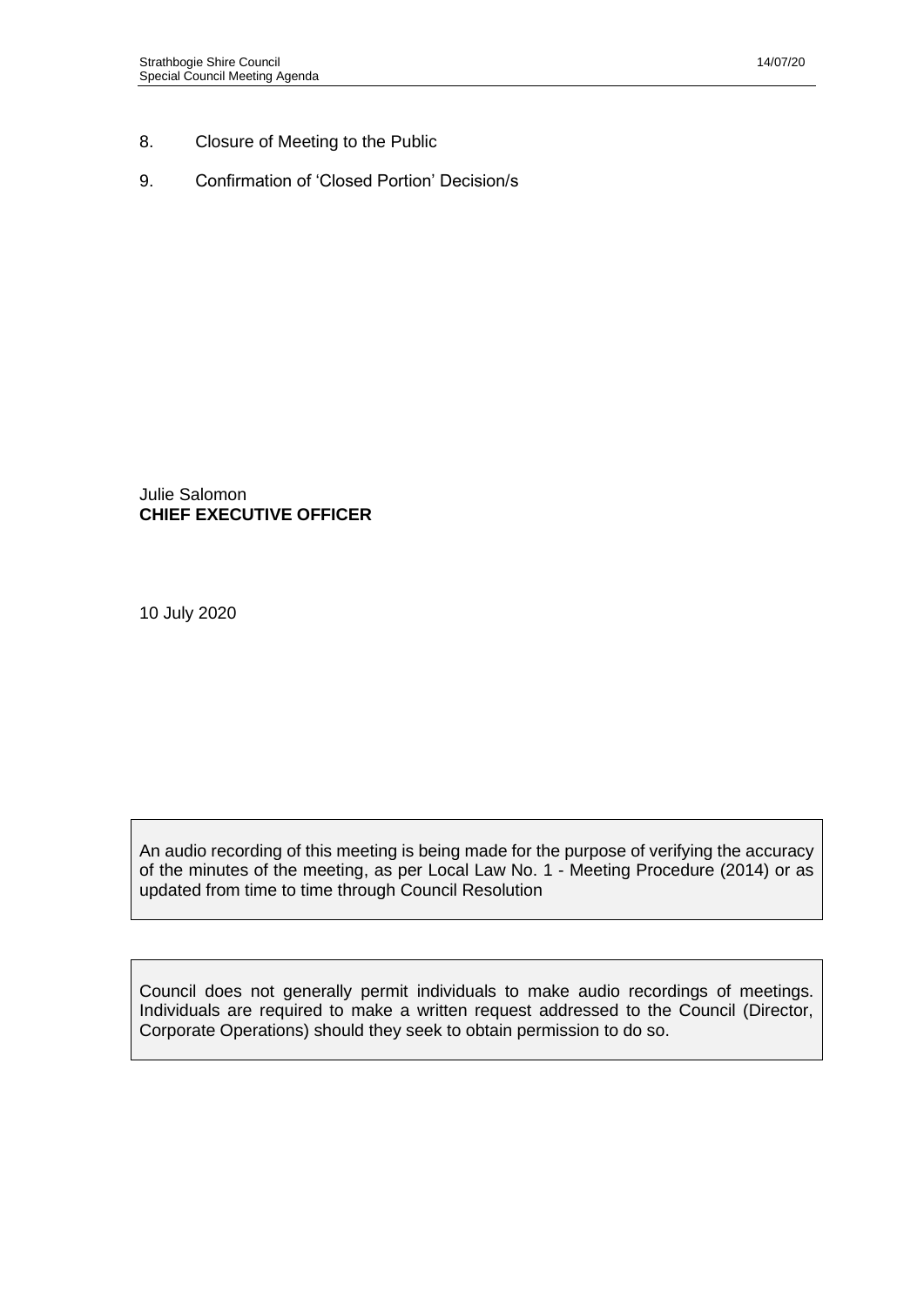# **REPORTS INDEX**

| 6.               | <b>REPORTS</b>                                                                                                                                                                        |    |
|------------------|---------------------------------------------------------------------------------------------------------------------------------------------------------------------------------------|----|
| 6.7              | Organisation                                                                                                                                                                          |    |
| 6.7.1            | Adoption of Budget, Rating Strategy, Fees and Charges and<br>Declaration of Rates and Charges for the 12 Months Ending 30 June<br>2021                                                |    |
| 6.7.2            | Draft 2017-2021 Council Plan (2020 Review) incorporating the<br>2020/21 to 2023/24 Strategic Resource Plan - amended Actions and<br>Strategic Indicators for year ending 30 June 2021 | 17 |
| $\mathbf{7}_{-}$ | <b>URGENT BUSINESS</b>                                                                                                                                                                | 20 |
|                  |                                                                                                                                                                                       |    |
| 8.               | <b>CLOSURE OF MEETING TO THE PUBLIC</b>                                                                                                                                               | 20 |
| 9.               | <b>CONFIRMATION OF 'CLOSED PORTION' DECISION/S</b>                                                                                                                                    | 20 |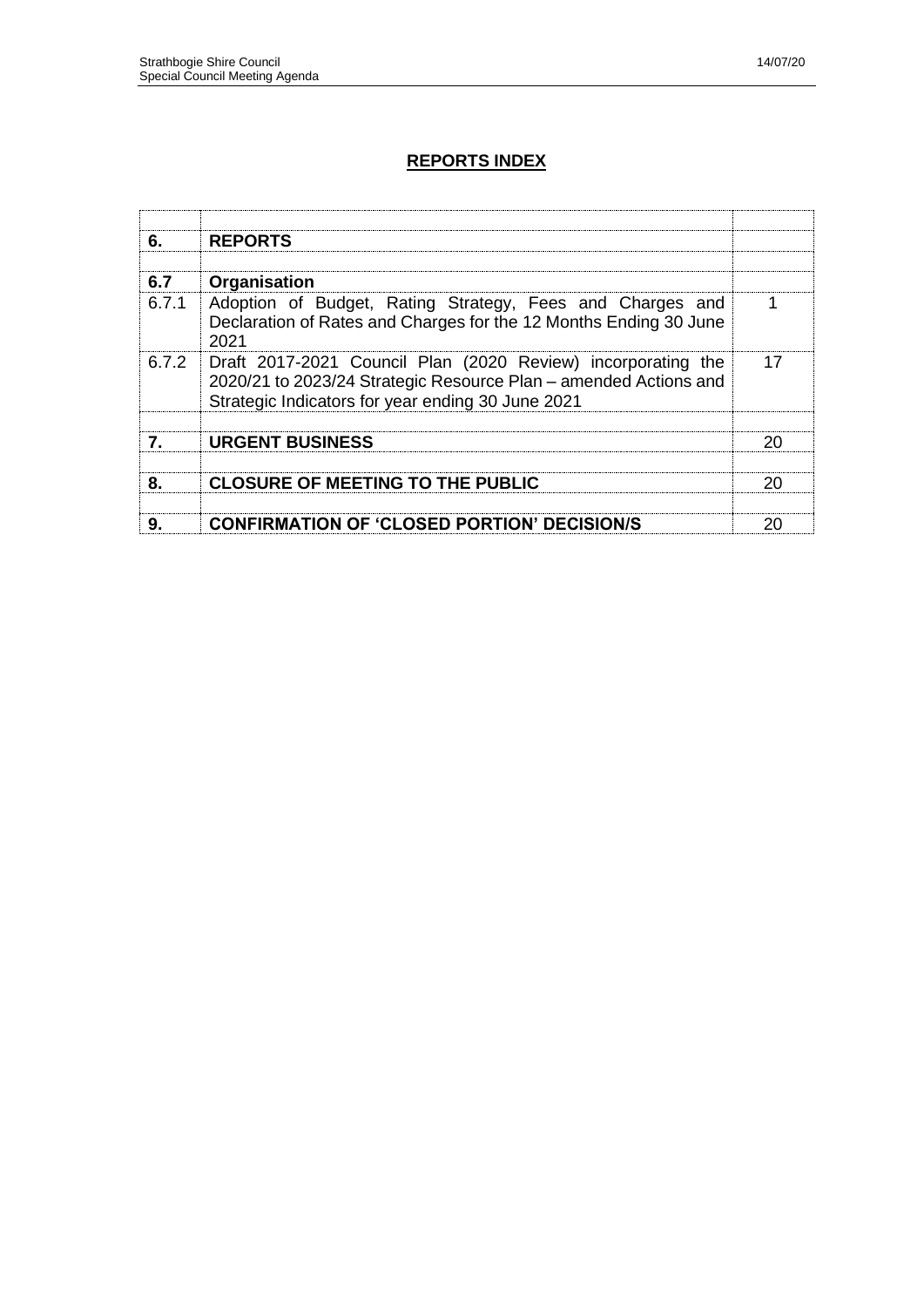# **6. REPORTS**

# **6.7 ORGANISATION**

#### **6.7.1 Adoption of Budget, Rating Strategy, Fees and Charges and Declaration of Rates and Charges for the 12 Months Ending 30 June 2021**

Responsible Director: Director Corporate Operations

## *EXECUTIVE SUMMARY*

Council has now complied with the legislative requirements for the preparation and public notification of its Budget for the twelve (12) months ending 30 June 2021.

In accordance with the requirements of the Local Government Act 1989, Council placed the budget on public exhibition for 28 days and sought community submissions under Section 223.

Ninety-one submissions to the draft Budget were received - a summary (Schedule 6) is attached and these have been considered by Council. Of these submissions 54 were in relation to the proposed rate increase, which Council will respond to in considering the Budget.

As a result of the remainder of the submissions, a number of amendments to the advertised budget have been made and will be responded to individually. Some submissions have been addressed in future years.. Recent receipt of Government funding has assisted in funding some of these initiatives.

As a result of submissions, the following changes have been made to the 2020/21 Draft Budget

| <b>Item</b>                                                                                                        | <b>Capital</b><br><b>Expense</b> |
|--------------------------------------------------------------------------------------------------------------------|----------------------------------|
| Scoping construction of Wattlevale Road                                                                            | 75,000                           |
| Essential repairs to Violet Town netball courts (Grant<br>funded)                                                  | 300,000                          |
| Provision for scoping of Rockies Bridge (scope 2020/21<br>build 2021/22)                                           | (300,000)                        |
| Installation of dump points in Violet Town and Nagambie                                                            | 10,000                           |
| Upgrade to Violet Town Recreation infrastructure to assist<br>hosting of market and other functions (Grant funded) | 84,000                           |
| Solar system for Longwood Community Centre (Grant<br>funded)                                                       | 42,000                           |
| Completion of footpath Strathbogie and Spring Creek<br>pavilion picnic area (Grant funded)                         | 50,000                           |
| Footpath - Anderson Street ~ Scobie to Atkins Street                                                               | 35,000                           |
| TOTAL                                                                                                              | 296,000                          |

Further amendments have been necessitated by:

- changed circumstances following the budget advertising
- expected 2019/20 carryovers,
- receipt of advice of significant capital and operating grants after advertising of the Draft Budget.
- Review of capital budget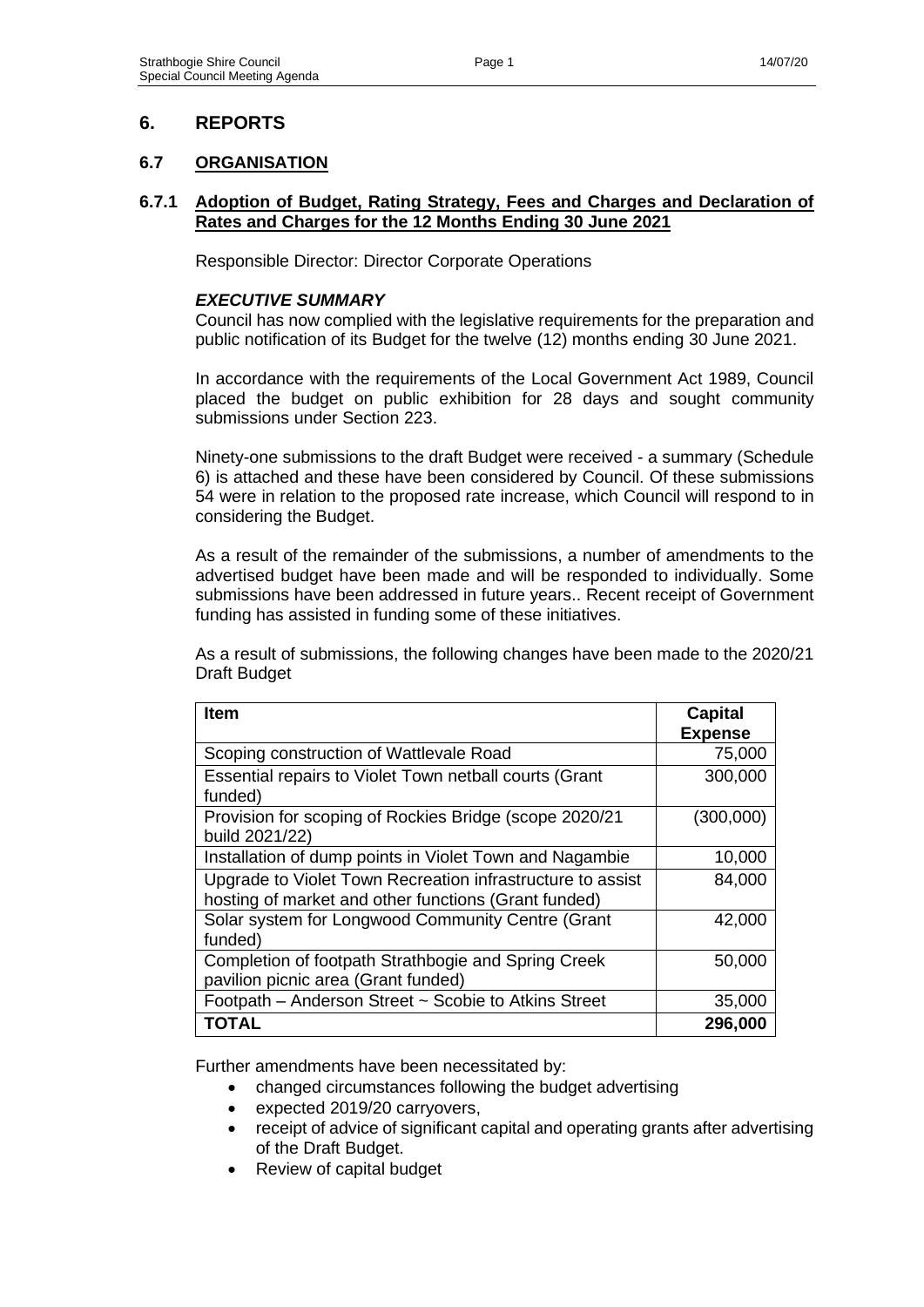#### A summary of amendments is provided below:

| <b>Reconciliation of Advertised Budget to Adopted Budget</b>                 | <b>Operating</b><br><b>Result</b><br>2020/21<br>\$000 | Capital<br><b>Expenditure</b><br>2020/21<br>\$000 | Casn<br>In/(Outflow)<br>2020/21<br>\$000 |
|------------------------------------------------------------------------------|-------------------------------------------------------|---------------------------------------------------|------------------------------------------|
| <b>Advertised Budget</b>                                                     | 2,380                                                 | 14,873                                            | (904)                                    |
| <b>Comprehensive Income Statement</b>                                        |                                                       |                                                   |                                          |
| Rate reduction                                                               | (348)                                                 |                                                   | (348)                                    |
| Working for Victoria grant                                                   | 2,020                                                 |                                                   | (1,618)                                  |
| Community Infrastructure grant                                               | 1,440                                                 |                                                   | 1,440                                    |
| IT grant                                                                     | 100<br>(515)                                          |                                                   | 100                                      |
| Delay in fleet replacement sale proceeds<br>Working for Victoria salary cost | (1,673)                                               |                                                   | (1,673)                                  |
| Increase in material & services                                              | (36)                                                  |                                                   | (36)                                     |
| <b>Capital Works Statement</b>                                               |                                                       |                                                   |                                          |
| Carry forward from 2019/20                                                   |                                                       | 533                                               | 586                                      |
| Swimming pool works                                                          |                                                       | 121                                               | 133                                      |
| Longwood Community Centre Solar<br>Euroa Historical Society Store room       |                                                       | 42<br>(5)                                         | 46<br>(6)                                |
| Nagambie Tennis Club Kitchen                                                 |                                                       | (20)                                              | (22)                                     |
| Health Centre - Repair brick column Structure                                |                                                       | (6)                                               | (7)                                      |
| Ruffy Recreation Reserve - External/internal paint                           |                                                       | (6)                                               | (7)                                      |
| Violet Town Rec Reserve - pavilion replace carpet                            |                                                       | (18)                                              | (20)                                     |
| Violet Town Community Centre-Meeting room                                    |                                                       | (23)                                              | (25)                                     |
| Euroa Friendlies Oval - Accessible toilet                                    |                                                       | (30)                                              | (33)                                     |
| Toilets Violet Town Lions Park<br>Toilets Avenel - Stewart Park              |                                                       | (75)<br>(30)                                      | (83)<br>(33)                             |
| Balmattum hall paint                                                         |                                                       | (10)                                              | (11)                                     |
| New water tank Euroa depot                                                   |                                                       | (20)                                              | (22)                                     |
| Water infrastructure                                                         |                                                       | (120)                                             | (132)                                    |
| Fleet replacement                                                            |                                                       | 515                                               | 567                                      |
| Website upgrade                                                              |                                                       | 170                                               | 187                                      |
| Zero Class Roads Upgrade Program                                             |                                                       | (112)                                             | (123)                                    |
| Roads improvements<br>Footpaths & walking tracks                             |                                                       | (389)<br>(56)                                     | (428)<br>(62)                            |
| Rockies pedestrian footbridge                                                |                                                       | (350)                                             | (385)                                    |
| Ewings Livingston Intersection                                               |                                                       | 187                                               | 206                                      |
| Unallocated                                                                  |                                                       | 164                                               | 180                                      |
| Dump points Violet Town and Nagambie                                         |                                                       | 10                                                | 11                                       |
| Avenel - Hughes Creek low level crossing (New)                               |                                                       | 50                                                | 55                                       |
| Unallocated - Infrastructure Fund<br>Stormwater drain surveys                |                                                       | 300<br>75                                         | 330<br>83                                |
| Wattlevale Road Council contribution                                         |                                                       | 75                                                | 83                                       |
| Walking Tracks                                                               |                                                       | 10                                                | 11                                       |
| Strathbogie Footpath                                                         |                                                       | 25                                                | 28                                       |
| Footpath Anderson Street Scobie to Atkins                                    |                                                       | 35                                                | 39                                       |
| Footpaths                                                                    |                                                       | 46                                                | 51<br>55                                 |
| Rockies Pedestrian Footbridge (New)<br>Footpaths                             |                                                       | 50<br>(81)                                        | (89)                                     |
| Drainage upgrade                                                             |                                                       | (133)                                             | (146)                                    |
| Project management                                                           |                                                       | 400                                               | 440                                      |
| Strathbogie Rec Reserve amenities building                                   |                                                       | 250                                               | 275                                      |
| Violet Town Netball and Multi purpose courts                                 |                                                       | 300                                               | 330                                      |
| Violet Town Recreation Reserve Market infrastructure                         |                                                       | 84                                                | 92                                       |
| Strathbogie Picnic Shelter<br>Streetscapes                                   |                                                       | 25<br>600                                         | 28<br>660                                |
| Euroa Leash free area                                                        |                                                       | 25                                                | 28                                       |
| Memorial Oval Netball Court Repairs                                          |                                                       | 40                                                | 44                                       |
| Shadforth Reserve Master Plan                                                |                                                       | 40                                                | 44                                       |
| Nagambie Foreshore Walk                                                      |                                                       | 351                                               | 386                                      |
| Euroa swimming pool seating around trees                                     |                                                       | 8                                                 | 9<br>55                                  |
| Nagambie Splash Park                                                         |                                                       | 50<br>(8)                                         | (9)                                      |
| Ruffy Recreation Reserve - Front veranda<br>Violet Town Community (Hall)     |                                                       | (22)                                              | (24)                                     |
| Strathbogie Forlonge memorial road                                           |                                                       | (14)                                              | (15)                                     |
| Play & recreation                                                            |                                                       | (100)                                             | (110)                                    |
| Avenel aquatic facility                                                      |                                                       | (121)                                             | (133)                                    |
| Nagambie aquatic facility                                                    |                                                       | (1,320)                                           | (1, 452)                                 |
| Ruffy Recreation Reserve - Facility                                          |                                                       | (6)                                               | (7)                                      |
| Nagambie Rec Reserve Picnic tables<br>Strathbogie Rec Reserve amenities      |                                                       | (6)<br>(250)                                      | (7)<br>(275)                             |
| Whroovale Estate Nagambie Stage 1                                            |                                                       | (60)                                              | (66)                                     |
| Boardwalk                                                                    |                                                       | (351)                                             | (386)                                    |
| Euroa Cinema Seating                                                         |                                                       | (100)                                             | (110)                                    |
| Nagambie High Street Toilets                                                 |                                                       | (100)                                             | (110)                                    |
| Euroa swimming pool seating around trees                                     |                                                       | (8)                                               | (9)                                      |
| GSt adjustments                                                              |                                                       |                                                   | (110)                                    |
| Net increase / (decrease)                                                    | 988                                                   | 631                                               | (1,551)                                  |
| <b>Adopted Budget</b>                                                        | 3,368                                                 | 15,504                                            | (2, 455)                                 |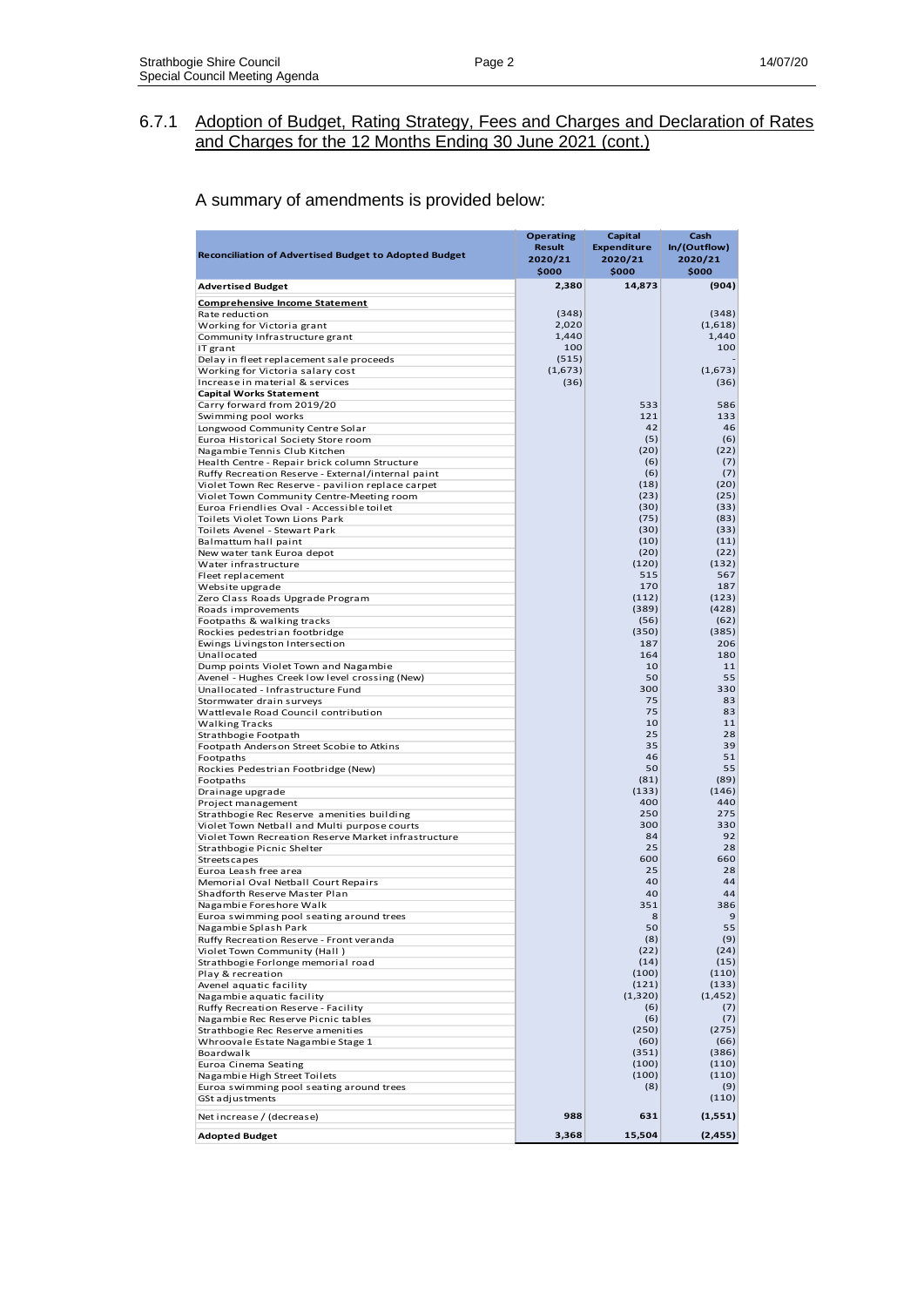In accordance with Section 130 of the Local Government Act 1989, Council is normally required to adopt the budget by 30 June 2020, and give public notice of its decision. In April 2020, the State Government advised that in view of Councils needing to respond to the coronavirus pandemic, the date for adoption had been extended 31 August 2020.

A copy of the adopted Strathbogie Shire Council 2020/21 Budget will be appended to the Minutes of the meeting for identification purposes.

## **RECOMMENDATION**

- **1. That the budget, as amended, for the year ending 30 June 2021, be adopted.**
- **2. That the Rates and Charges for the year ending 30 June 2021 be declared in accordance with the following recommendations:**
	- **1. Amount Intended To Be Raised**

**An amount of \$19,942,072 (or such other amount as is lawfully raised as a consequence of this resolution) be declared as the amount which Council intends to raise by general rates, the municipal charge and the annual service charge (described later in this Resolution), which amount is calculated as follows:**

| <b>General Rates</b>          | 17,116,373 |
|-------------------------------|------------|
| <b>Environmental Levy</b>     | 198,931    |
| <b>Annual Service Charges</b> | 2,626,768  |
|                               | 19,942,072 |

## **2. General Rates**

- **2.1 A general rate be declared in respect of the 2020/21 Financial Year.**
- **2.2 It be further declared that the general rate be raised by the application of differential rates.**
- **2.3 A differential rate be respectively declared for rateable land having the respective characteristics specified below, which characteristics will form the criteria for each differential rate so declared:**

#### *Residential Land*

**All land used primarily for residential purposes or obviously adapted to being used primarily for residential purposes but excluding farm land.**

#### *Vacant Residential Land*

**All vacant land which may be used primarily for residential purposes or obviously adapted to being used primarily for residential purposes but excluding farm land.**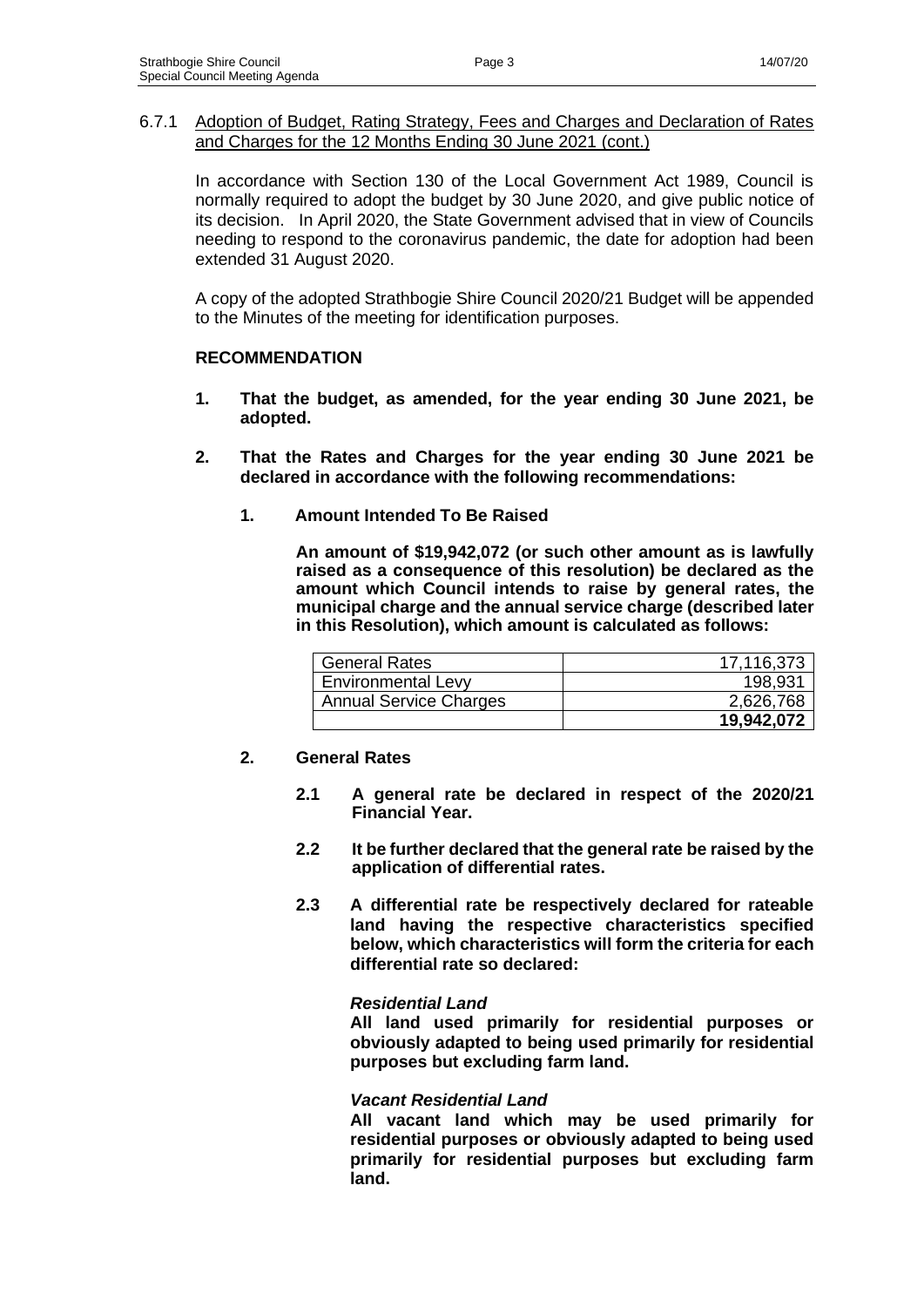## *Farm Land*

**Any land zoned Farming under the Strathbogie Planning Scheme which is not less than 40 hectares in area and is not classified as having a commercial or industrial use.**

**Land situated within the Farming zone of less than 40 hectares in area may be considered for the farm differential rate, subject to satisfying Council's criteria for recognition as a bone fide farming activity.**

## *Commercial / Industrial Land*

**All land used primarily for commercial or industrial purposes or obviously adapted to being used primarily for commercial/industrial purposes.**

#### *Vacant Commercial / Industrial Land*

**All vacant land which may be used primarily for commercial or industrial purposes or obviously adapted to being used primarily for commercial/industrial purposes.**

**2.4 Each differential rate will be determined by multiplying the Capital Improved Value of each rateable land (categorised by the characteristics described in paragraph 2.3) by the relevant percentages indicated in the following table:**

| Category                                       | <b>Percentage</b>                                                                      |
|------------------------------------------------|----------------------------------------------------------------------------------------|
| <b>Residential Land</b>                        | 0.50682% (or 0.0050682 cents in<br>the dollar of the Capital<br><b>Improved Value)</b> |
| <b>Vacant Residential Land</b>                 | 0.88694% (or 0.0088694 cents in<br>the dollar of the Capital<br><b>Improved Value)</b> |
| <b>Farm Land</b>                               | 0.40546% (or 0.0040546 cents in<br>the dollar of the Capital<br><b>Improved Value)</b> |
| <b>Commercial / Industrial</b><br>Land         | 0.60818% (or 0.0060818 cents in<br>the dollar of the Capital<br><b>Improved Value)</b> |
| Vacant<br><b>Commercial/Industrial</b><br>Land | 1.06432% (or 0.0106432 cents in<br>the dollar of the Capital<br><b>Improved Value)</b> |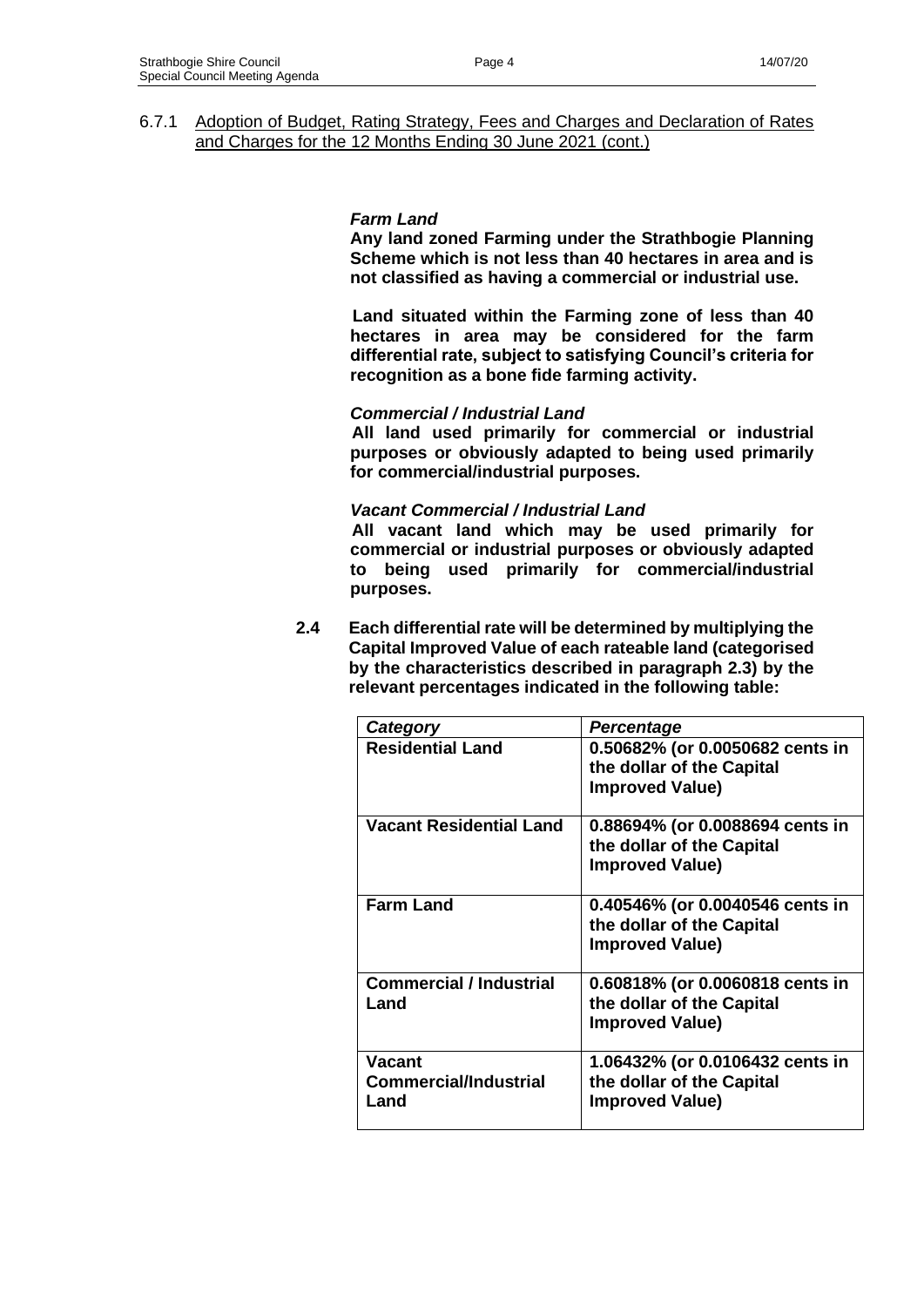- 6.7.1 Adoption of Budget, Rating Strategy, Fees and Charges and Declaration of Rates and Charges for the 12 Months Ending 30 June 2021 (cont.)
	- **2.5 It be recorded that Council considers that each differential rate will contribute to the equitable and efficient carrying of Council functions, and that:**
		- **2.5.1 the respective objectives of each differential rate be those specified in the Schedule to this Resolution**
		- **2.5.2 the respective types or classes of land which are subject to each differential rate be those defined in the Schedule to this Resolution**
		- **2.5.3 the respective uses and levels of each differential rate in relation to those respective types and classes of land be those described in the Schedule to this Resolution; and**
		- **2.5.4 the relevant:**
			- **(a) uses of;**
			- **(b) geographical locations of;**
			- **(c) planning scheme zoning of; and**
			- **(d) types of buildings on**

**the respective types or classes of land be those identified in the Schedule to this Resolution**

- **2.6 It be confirmed that no amount is fixed as the minimum amount payable by way of general rate in respect of each rateable land within the municipal district.**
- **3. Municipal Charge**
	- **3.1 No Municipal charge be declared in respect of the 2020/21 Financial Year.**
- **4. Annual Service Charge**
	- **4.1 An annual service charge be declared in respect of the 2020/21 Financial Year.**
	- **4.2 An annual service charge be declared for the collection and disposal of refuse from land.**
	- **4.3 The annual service charge be in the sum of, and be based on the criteria, set out below but dependent upon which option is chosen:**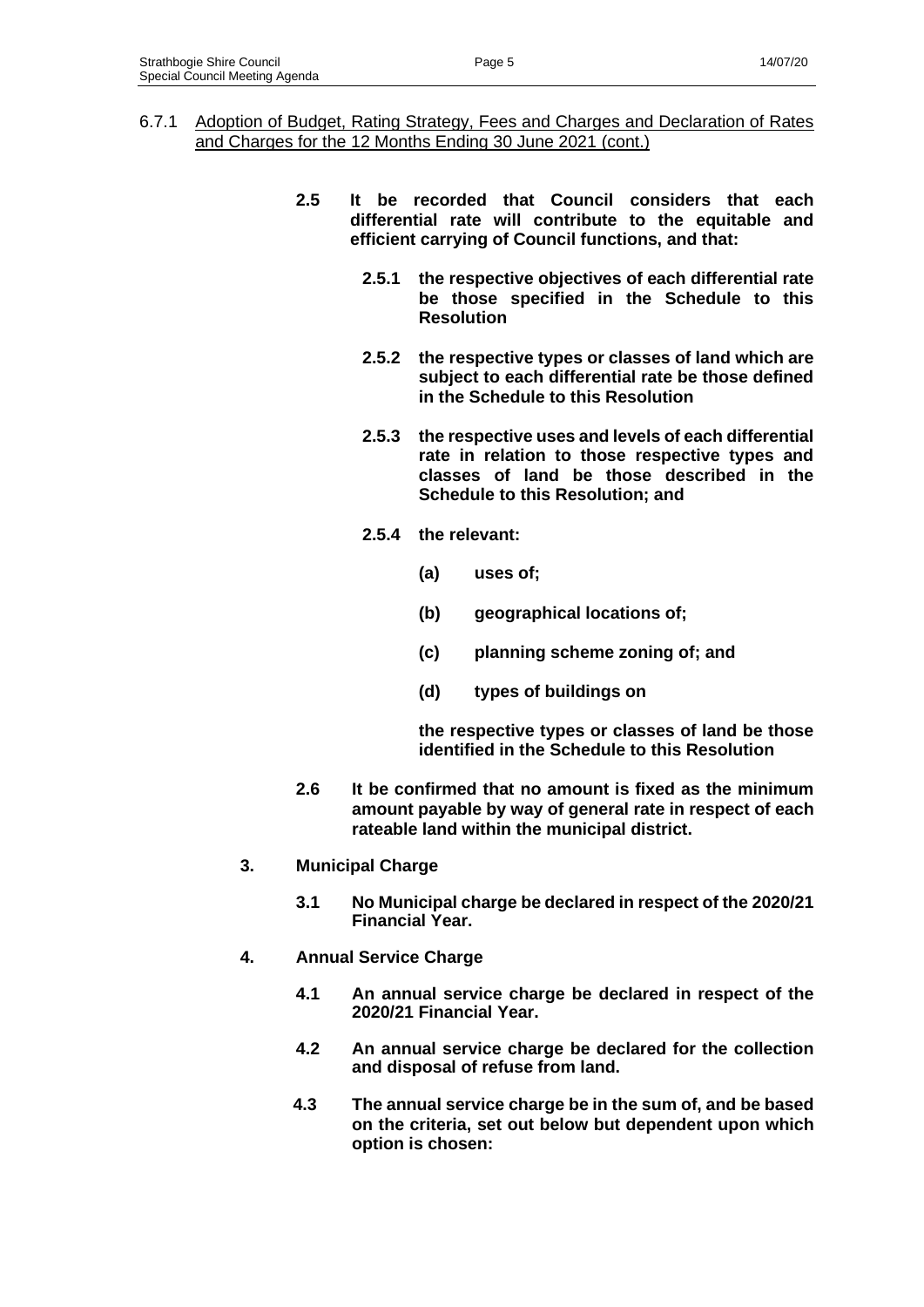- 6.7.1 Adoption of Budget, Rating Strategy, Fees and Charges and Declaration of Rates and Charges for the 12 Months Ending 30 June 2021 (cont.)
	- **4.3.1 for the collection and disposal of recyclables, \$181 per annum;**
	- **4.3.2 for the collection and disposal of waste and organics (80 litre or 120 litre bins), \$383 per annum; and**
	- **4.3.3 for the collection and disposal of waste and organics (240 litre bins), \$765 per annum.**

**in respect of each rateable land (or part) to which the service of collection and disposal is made available.**

- **1.4 An annual service charge be declared for a Roadside Tree Management Program, \$29 per annum in respect of each rateable land (or part)**
- **5. Rebates & Concessions**

#### *Pensioner Rebate*

- **5.1 It also be recorded that Council grants to each owner of rateable land who is an "eligible recipient" within the meaning of the** *State Concessions Act* **1986, a rebate as determined by the Victorian State Government, in respect of each rateable land.**
- **5.2 The rebate described in paragraph 5.1 be granted to assist the proper development of the municipal district, and to achieve the following community benefit:**

**5.2.1 to provide a concession to ratepayers whose circumstances may limit their capacity to pay.**

#### *Elloura Resort Rebate*

- **5.3 It be recorded that Council grants a rebate to each owner of rateable land within the Elloura Resort who qualifies for a rebate under the Owners Corporation No. ("Elloura") Agreement. The current agreement expires at the end of the 2020/21 Financial Year.**
- **5.4 The rebate be granted to assist the proper development of part of the municipal district, and to achieve the following community benefit:**
	- **5.4.1 The rebate will facilitate the demand for increased levels of service to residents of the Elloura Resort without requirement for additional or redeployed Council resources. The cost of increased service levels will be fully funded by residents of the Elloura Resort.**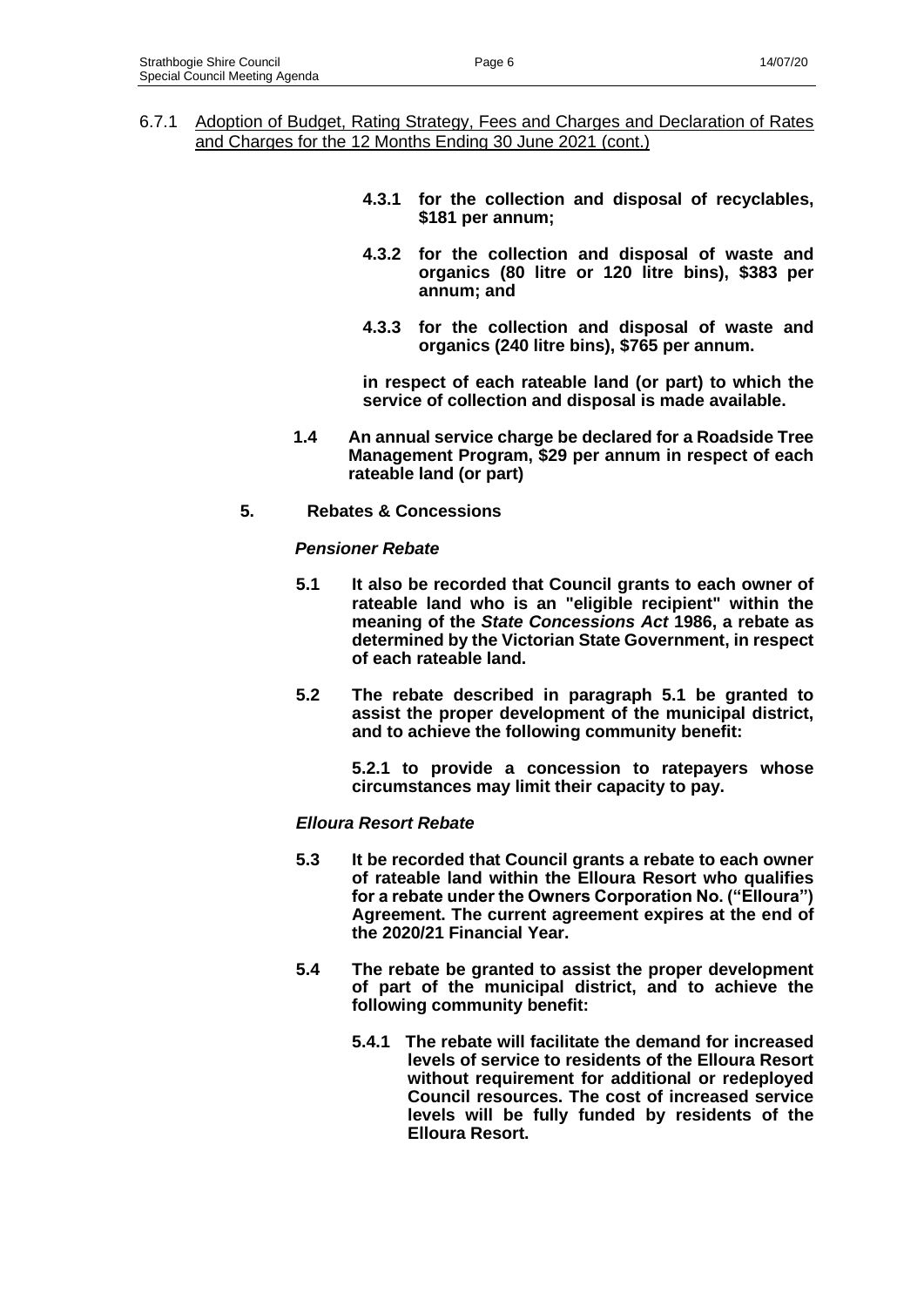## **First Home Buyers Rebate**

**It be recorded that Council intends to grant a rebate of two years general rates to each owner who qualifies for the Victorian Government First Home Owners Grant, on the following basis :**

- **Proof of approval for State First Home Buyers Grant to be provided**
- **Council will excuse the general rates for a period of two years from commencement of the first full financial year in which the rates are payable by the new owner.**

**The First Home Buyers Grant is granted:**

**> For a newly built home sold for the first time – applied from the date of contract of purchase**

**> For a house and land package –applied from date of contract of purchase**

**> For a vacant block which new home is to be built – applied from the date of contract to build house**

**> Maximum value of property is \$750,000**

## **6. Payment**

**6.1 All rates and charges to be paid in four instalments, in accordance with Section 167 (1) and (2) of the Local Government Act 1989.**

# **7. Consequential**

- **7.1 It be confirmed that, subject to sections 171 and 172 of the** *Local Government Act* **1989, Council will require a person to pay interest on any rates and charges which: 7.1.1 that person is liable to pay;**
	- **7.1.2 have not been paid by the date specified for their payment**
	- **7.2 The Director Corporate Operations be authorised to levy and recover the general rates and annual service charge in accordance with the** *Local Government Act* **1989.**
- **8. That Fees and Charges for 2020/21 be adopted as per the draft Budget, with no alterations, except where set by legislation.**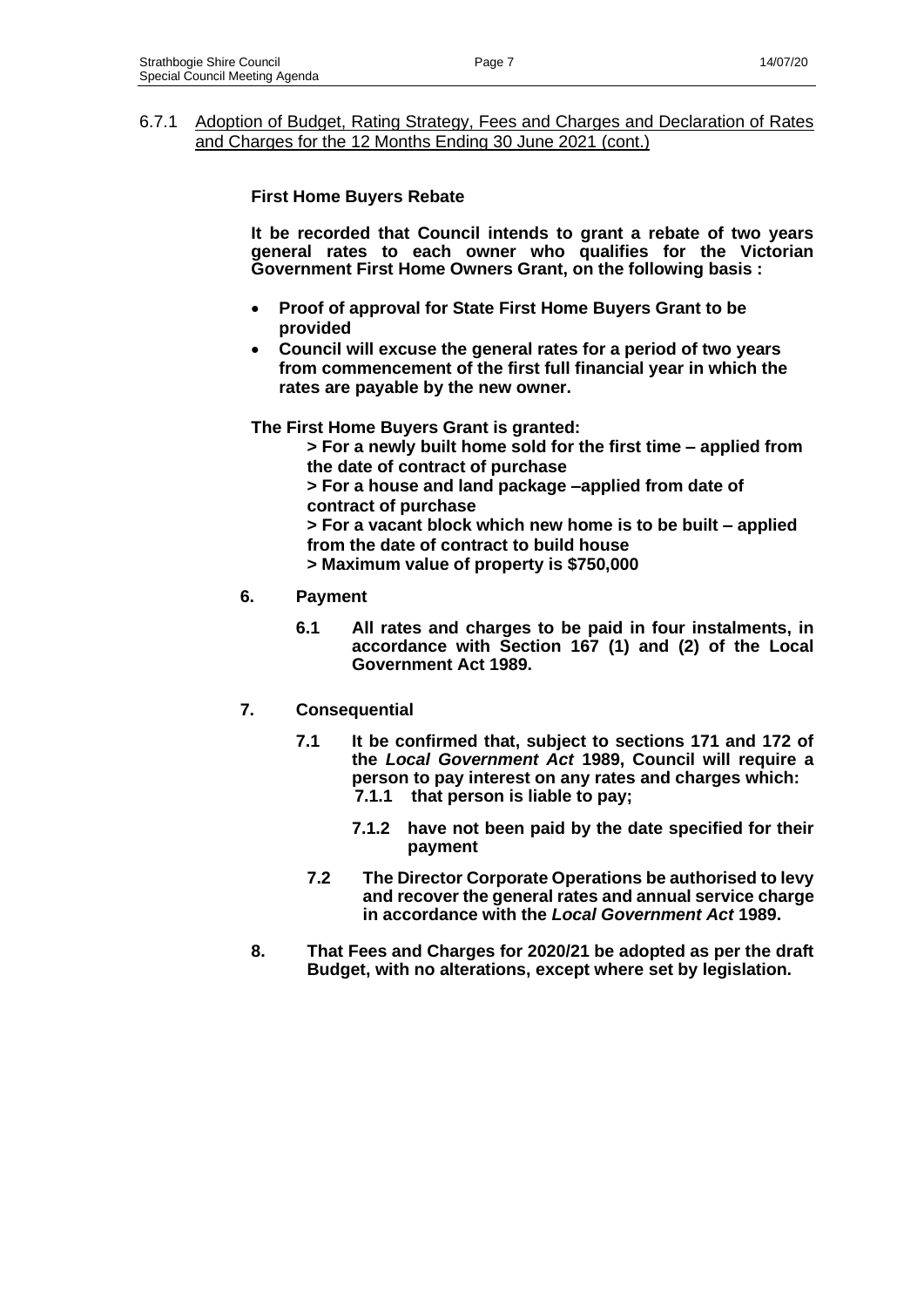## *PURPOSE AND BACKGROUND*

The proposed budget was considered by Council at a Special Council meeting held on Thursday 27 April 2020. Subsequent to that meeting, public notice of the proposed budget was given in local newspapers calling for submissions under Section 223 of the Act. The proposed budget was made available for inspection at various locations throughout the Shire and on Council's website.

91 submissions were received and noted at a Special Meeting of Council on Tuesday 16 June 2020. They were subsequently reviewed by Council.

The Council is proposing no increase in the average rate for 2020/21. This increase is less than the State Government requirement under the 'Fair Go Rates' legislation. This level keeps maintenance of existing service levels, funding of a number of new initiatives and continue to allocate sufficient funds for the continuing strategic renewal of Council's infrastructure. Waste charges will increase by 2% to fund ongoing waste collection and disposal commitments.

The 2020/21 Budget provides for a \$10.05 million capital works program. Officers acknowledge that the 2020/21 Capital Works program set by Councillors is ambitious and :

- given the current capacity issues of the Project Delivery team
- current efforts to increase resourcing in this area;

Officers foreshadow that completion of the program may not be fully achieved in 2020/21.

| <b>ACTIVITY</b>                                                           | <b>EXPENDITURE (m)</b> |
|---------------------------------------------------------------------------|------------------------|
| resheeting<br>including<br>resealing,<br>Roads -<br>and<br>rehabilitation | 4.424                  |
| Road Bridges and Culverts                                                 | 0.450                  |
| Drainage                                                                  | 0.440                  |
| Footpaths                                                                 | 0.166                  |
| <b>Plant and Machinery</b>                                                | 1.262                  |
| <b>Buildings/Property</b>                                                 | 0.864                  |
| <b>Information Technology</b>                                             | 0.570                  |
| <b>Aquatic Facilities</b>                                                 | .314                   |
| Recreation, Leisure and Community Facilities                              | 1.515                  |

New Capital Works proposed include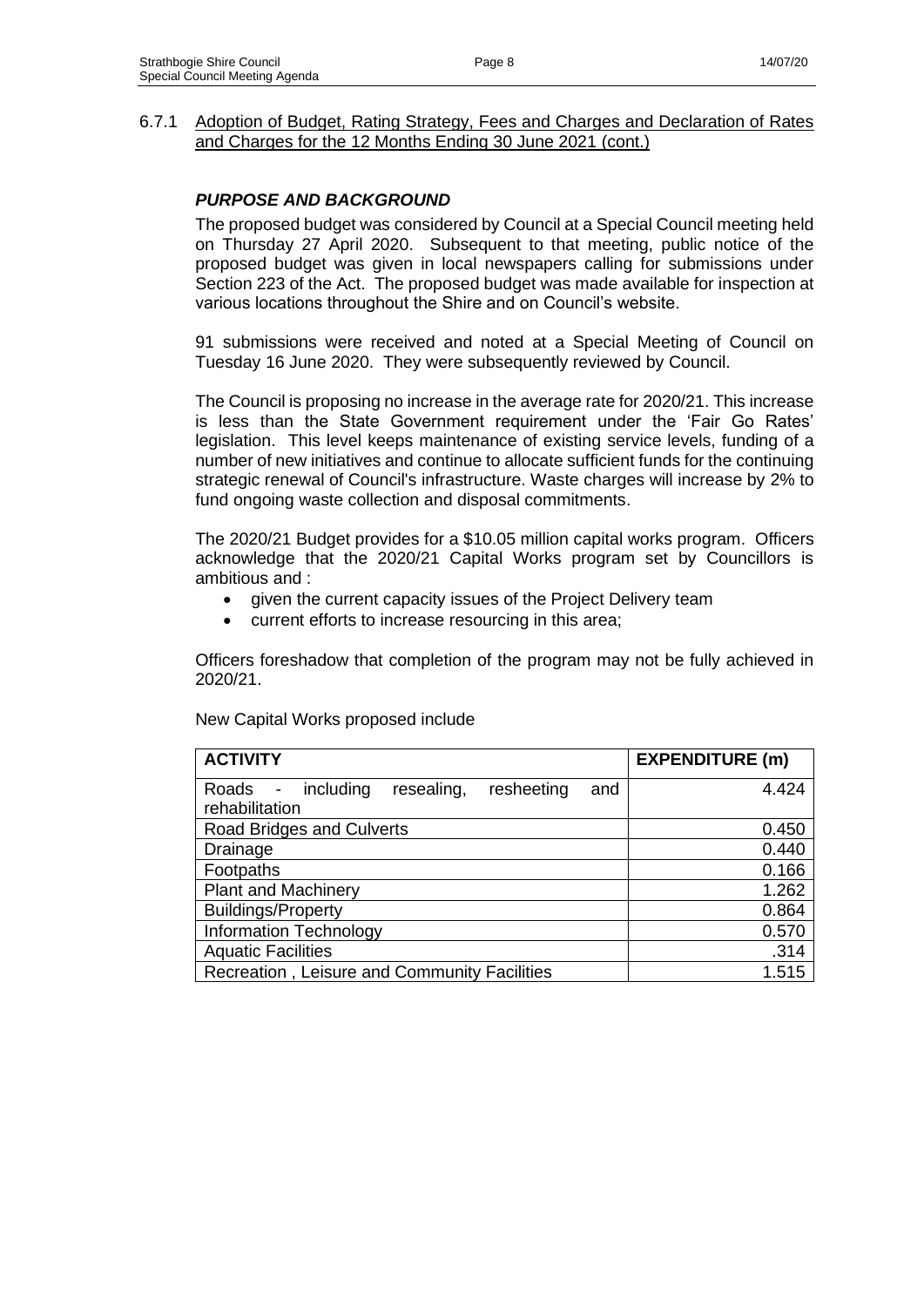The Budget and Long Term Financial Plan produces the following indicators which are considered prudent:

|                                   | 2020/21   | 2021/22  | 2022/23  | 2023/24  |
|-----------------------------------|-----------|----------|----------|----------|
| <b>Adjusted Underlying Result</b> | 0.1%      | $-1.0%$  | $-0.2%$  | 0.5%     |
| <b>Working Capital Ratio</b>      | 2.07      | 1.15     | 1.14     | 1.30     |
| Debt servicing/repayment as % of  | 0.5       | 2.4      | 2.3      | 2.3      |
| Rate Revenue                      |           |          |          |          |
| Asset Renewal and upgrade         | 163.8%    | 186%     | 66.8%    | 67.7%    |
| expenditure/Depreciation          |           |          |          |          |
| <b>Capital Works Expenditure</b>  | \$15.5 m  | \$15.3 m | \$7.27 m | \$7.03 m |
| Cash and Investments              | \$12.69 m | \$4.99 m | \$4.99 m | \$5.99 m |
| Cash Flow from Operations         | \$8.15 m  | \$9.45 m | \$8.34 m | \$9.02 m |

# *COMMUNITY ENGAGEMENT*

- The Council, as of Wednesday 6 May 2020, placed the statutory public notices in local newspapers advising that documents were available for inspection and that written submission were being sought in accordance with Section 223 of the Local Government Act 1989.
- Council provided details of the Budget via social media and its website.
- On line forums were also held as further means of providing information to the community and seeking feedback.

Submissions closed at 5.00 p.m. on Wednesday 3 June 2020.

# *POLICY CONSIDERATIONS*

The author of this report considers that the report is consistent with Council Policies, key strategic documents and the Council Plan. Specifically, the proposed budget is prepared in the context of the Council Plan and Council's long term financial planning.

## *LEGAL CONSIDERATIONS*

The Local Government Act 1989 requires that Council adopt the budget by 30 June 2020 or by 31 August if it needs to.

No member of Council staff, or other person engaged under a contract, involved in advising on or preparing this report has declared a direct or indirect interest in relation to the matter of the report.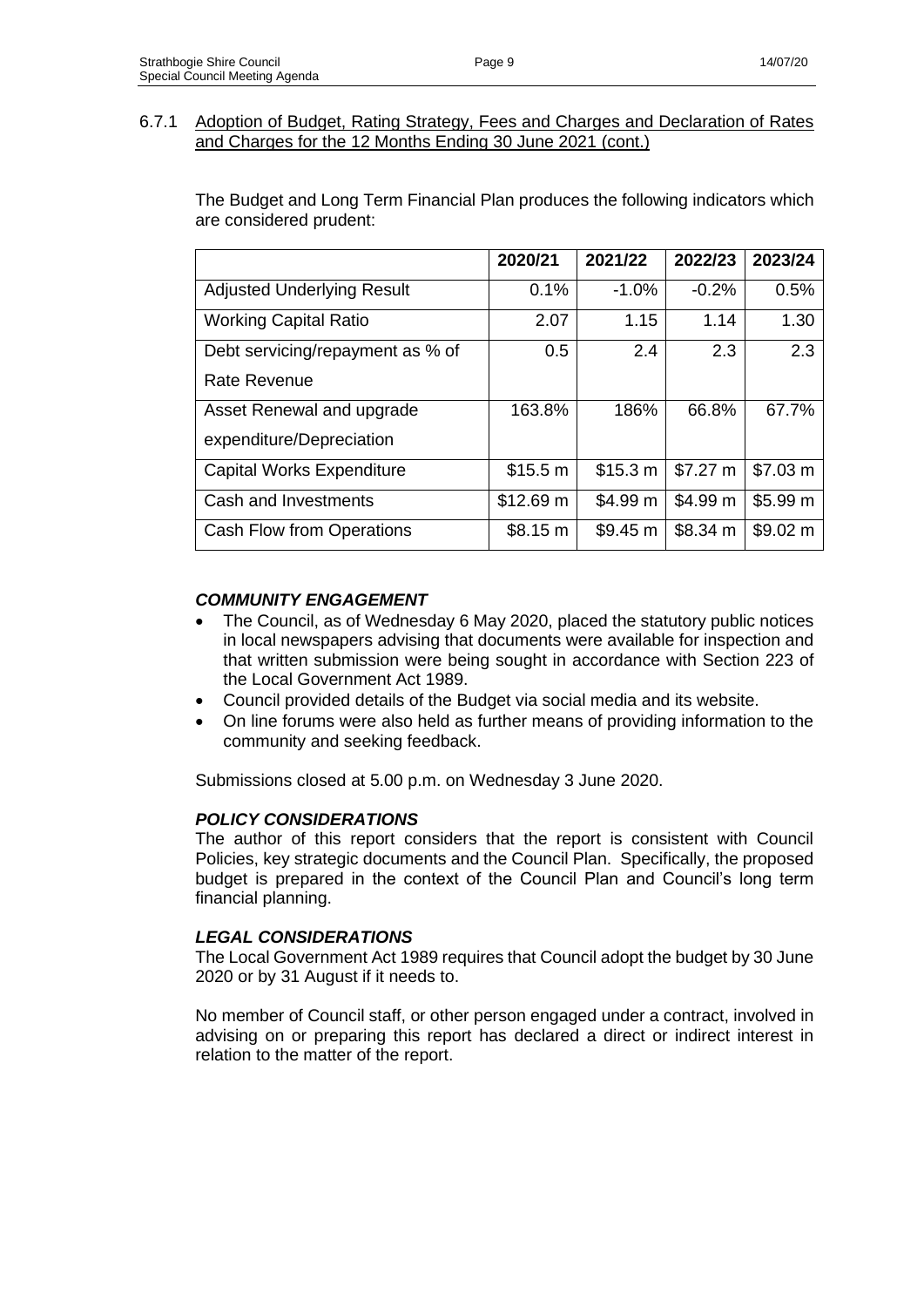## *FINANCIAL CONSIDERATIONS*

Ninety-one submissions to the budget were received and a number of amendments to the advertised budget have been made as a result of those submissions. Amendments have also been necessitated as a result of changed circumstances following the budget advertising. The amendments are primarily of a timing nature and as a result of budget submissions, expected capital works carryovers from 2019/20, bringing forward of 50% of Grants Commission payment, receipt of additional grant funds and review of the capital works program.

## *SOCIAL CONSIDERATIONS*

The Budget contains a range of actions designed to improve the community's way of life in a range of areas including :

- (a) sense of community
- (b) provision of community services
- (c) improving community health and well-being e.g. recreation facilities, public safety, health services and facilities or public health implications;
- (d) transport e.g. safety for travellers, emissions and fuel consumption, public transport usage, provision of a safe road network, walking and cycling or transportation needs of all people.

## *HUMAN RIGHTS CONSIDERATIONS*

There are no human rights considerations arising from the issues discussed in this report.

## *CONCLUSION*

This report finalises a process to prepare and adopt the Council Budget which provides for a range of outcomes to be achieved in the 2020/21 year.

## *ATTACHMENTS*

**Attachment 1**: Schedule 1 – Residential Land **Attachment 2:** Schedule 2 – Vacant Residential Land **Attachment 3**: Schedule 3 – Farm Land **Attachment 4**: Schedule 4 – Commercial / Industrial Land **Attachment 5**: Schedule 5 – Vacant Commercial / Industrial Land **Attachment 6**: Schedule 6 - Submissions to 2019/20 Budget

#### *TABLED REPORT*

- 2020/21 Strathbogie Shire Council Budget
- 2020/21 Rating Strategy
- 2020/21 Fees and Charges

The adopted Strathbogie Shire Council 2020/21 Budget and associated documents will be appended to the Minutes for identification purposes.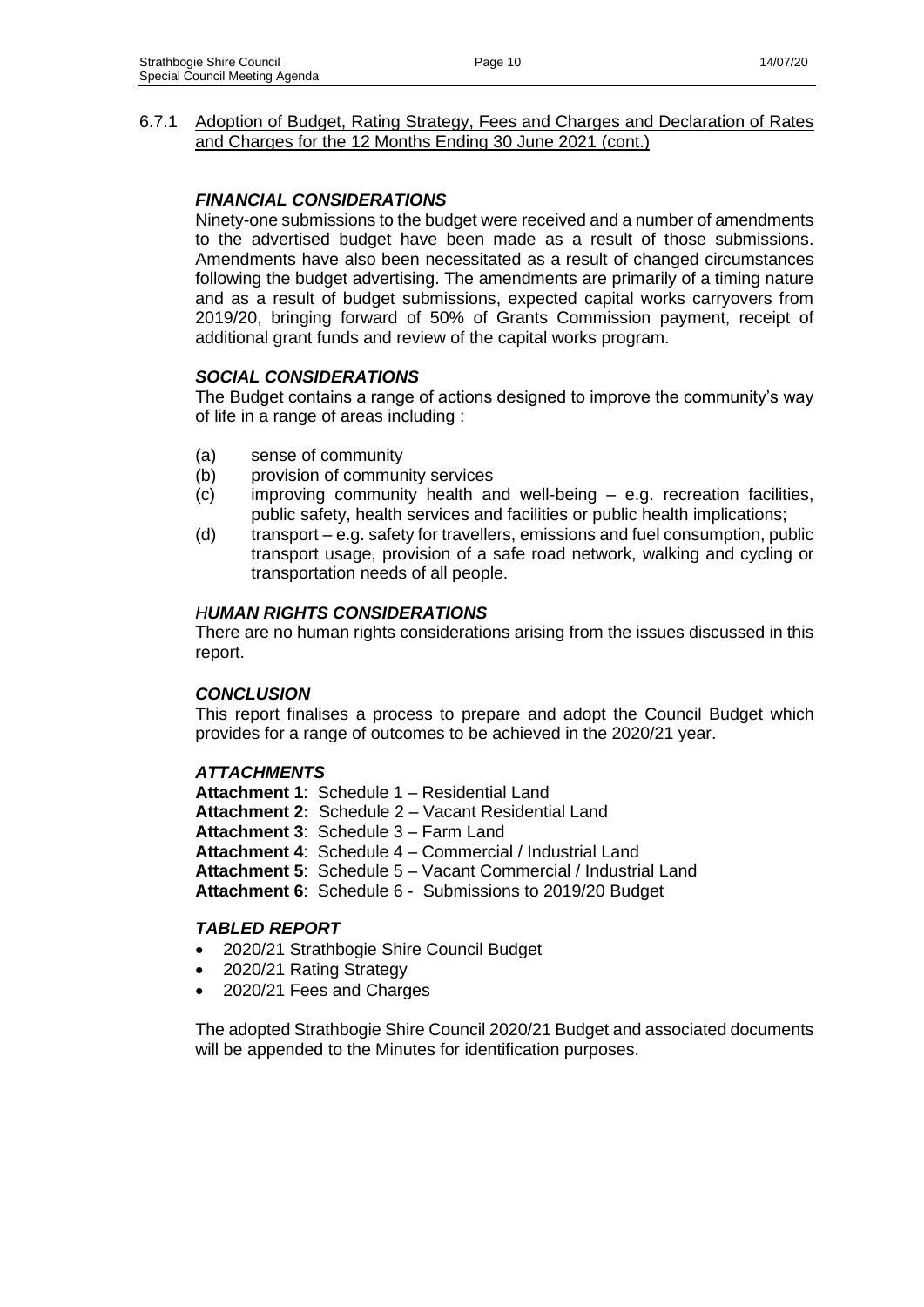# **ATTACHMENT 1:**

# **SCHEDULE 1**

# **RESIDENTIAL LAND**

#### **Objective:**

To ensure that all rateable land makes an equitable financial contribution to the cost of carrying out the functions of Council, including the:

- 1. Construction and maintenance of public infrastructure;
- 2. Development and provision of health and community services; and
- 3. Provision of general support services.

#### **Types and Classes:**

Rateable land having the relevant characteristics described in the Resolution.

#### **Use and Level of Differential Rate:**

The differential rate will be used to fund some of those items of expenditure described in the Budget adopted by Council.

The level of the differential rate is the level which Council considers is necessary to achieve the objectives specified above.

#### **Geographic Location:**

Wherever located within the municipal district.

#### **Use of Land:**

Any use permitted under the Strathbogie Planning Scheme.

#### **Planning Scheme Zoning:**

The zoning applicable to each rateable land within this category, as determined by consulting maps referred to in the Strathbogie Planning Scheme.

#### **Types of Buildings:**

All buildings which are now constructed on the land or which are constructed prior to the expiry of the 2020/21 Financial Year.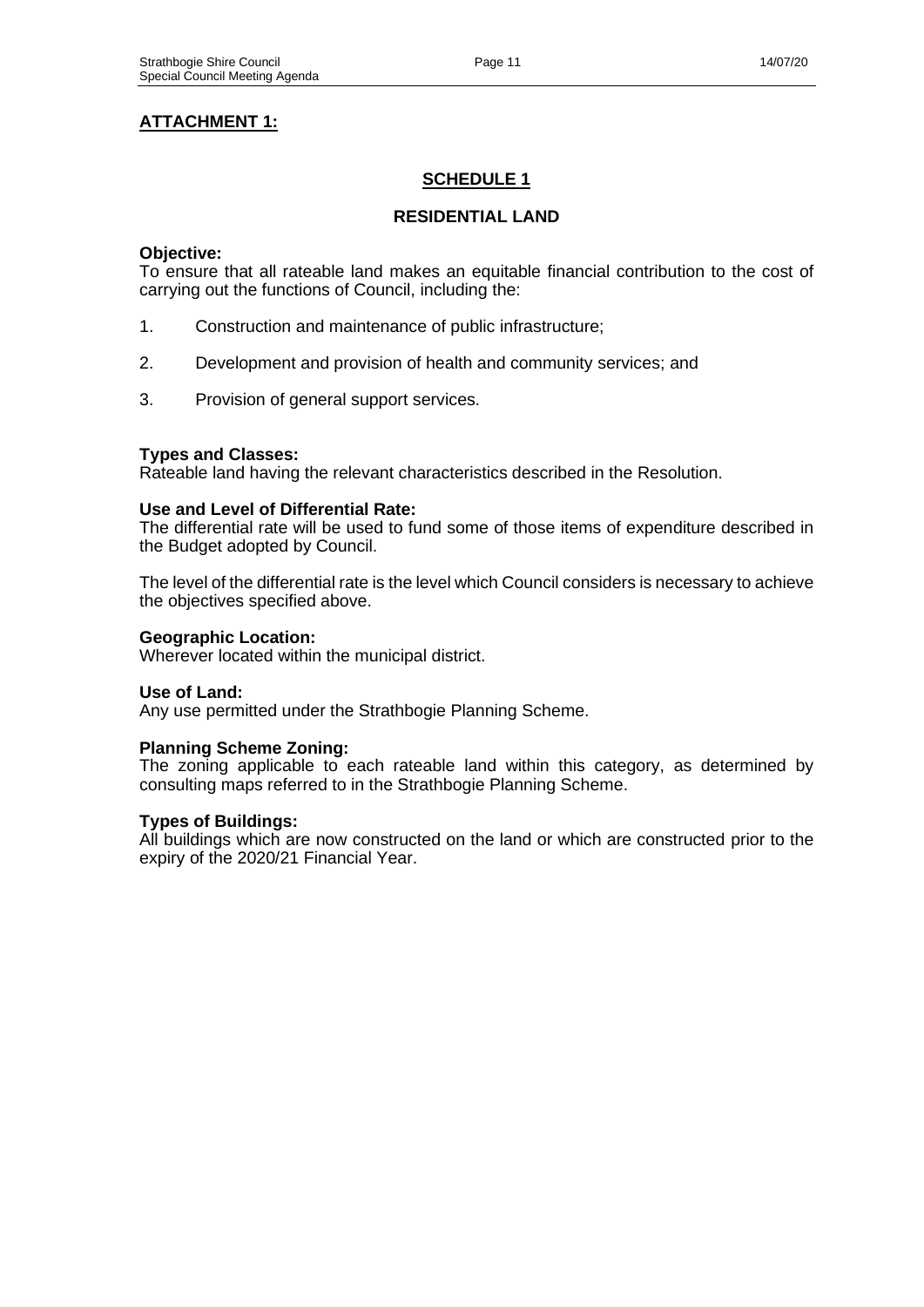# **ATTACHMENT 2:**

# **SCHEDULE 2**

## **VACANT RESIDENTIAL LAND**

#### **Objective:**

To ensure that all rateable land makes an equitable financial contribution to the cost of carrying out the functions of Council, including the:

- 1. Construction and maintenance of public infrastructure;
- 2. Development and provision of health and community services; and
- 3. Provision of general support services.

#### **Types and Classes:**

Rateable land having the relevant characteristics described in the Resolution.

#### **Use and Level of Differential Rate:**

The differential rate will be used to fund some of those items of expenditure described in the Budget adopted by Council.

The level of the differential rate is the level which Council considers is necessary to achieve the objectives specified above.

#### **Geographic Location:**

Wherever located within the municipal district.

#### **Use of Land:**

Any use permitted under the Strathbogie Planning Scheme.

#### **Planning Scheme Zoning:**

The zoning applicable to each rateable land within this category, as determined by consulting maps referred to in the Strathbogie Planning Scheme.

## **Types of Buildings:**

All buildings and other improvements which are now constructed on the land or which are constructed prior to the expiry of the 2020/21 Financial Year and whose total value does not exceed \$20,000.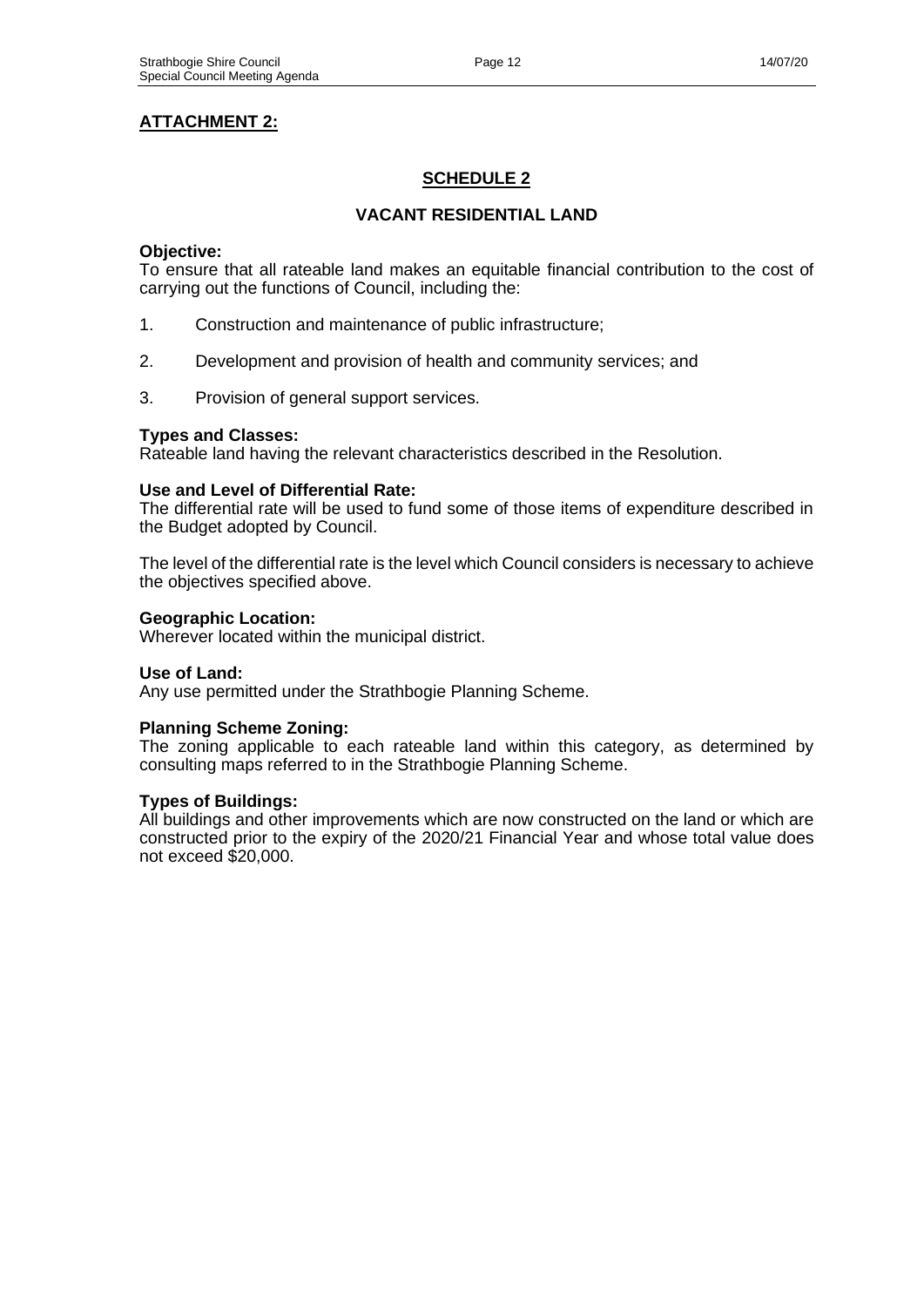# **ATTACHMENT 3:**

# **SCHEDULE 3**

### **FARM LAND**

#### **Objective:**

To ensure that all rateable land makes an equitable financial contribution to the cost of carrying out the functions of Council, including the:

- 1. Construction and maintenance of public infrastructure;
- 2. Development and provision of health and community services; and
- 3. Provision of general support services.

#### **Types and Classes:**

Rateable land having the relevant characteristics described in the Resolution.

#### **Use and Level of Differential Rate:**

The differential rate will be used to fund some of those items of expenditure described in the Budget adopted by Council.

The level of the differential rate is the level which Council considers is necessary to achieve the objectives specified above.

#### **Geographic Location:**

Wherever located within the municipal district.

#### **Use of Land:**

Any use permitted under the Strathbogie Planning Scheme.

#### **Planning Scheme Zoning:**

Rural Zone under the Strathbogie Planning Scheme.

#### **Types of Buildings:**

All buildings which are now constructed on the land or which are constructed prior to the expiry of the 2020/21 Financial Year.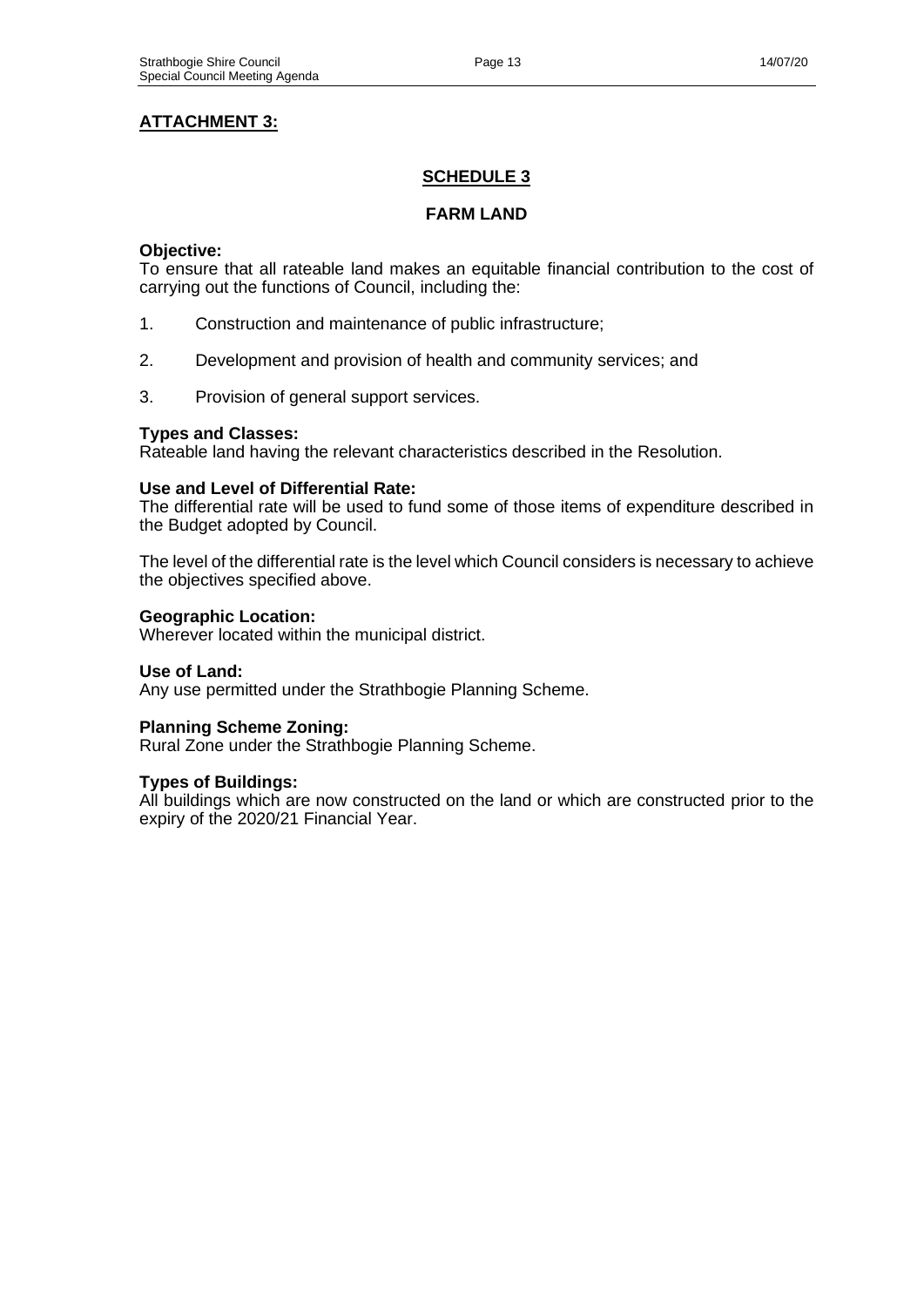# **ATTACHMENT 4:**

# **SCHEDULE 4**

## **COMMERCIAL / INDUSTRIAL LAND**

#### **Objective:**

To ensure that all rateable land makes an equitable financial contribution to the cost of carrying out the functions of Council, including the:

- 1. Construction and maintenance of public infrastructure;
- 2. Development and provision of health and community services; and
- 3. Provision of general support services.

#### **Types and Classes:**

Rateable land having the relevant characteristics described in the Resolution.

#### **Use and Level of Differential Rate:**

The differential rate will be used to fund some of those items of expenditure described in the Budget adopted by Council.

The level of the differential rate is the level which Council considers is necessary to achieve the objectives specified above.

#### **Geographic Location:**

Wherever located within the municipal district.

#### **Use of Land:**

Any use permitted under the Strathbogie Planning Scheme.

#### **Planning Scheme Zoning:**

The zoning applicable to each rateable land within this category, as determined by consulting maps referred to in the Strathbogie Planning Scheme.

## **Types of Buildings:**

All buildings and other improvements which are now constructed on the land or which are constructed prior to the expiry of the 2020/21 Financial Year.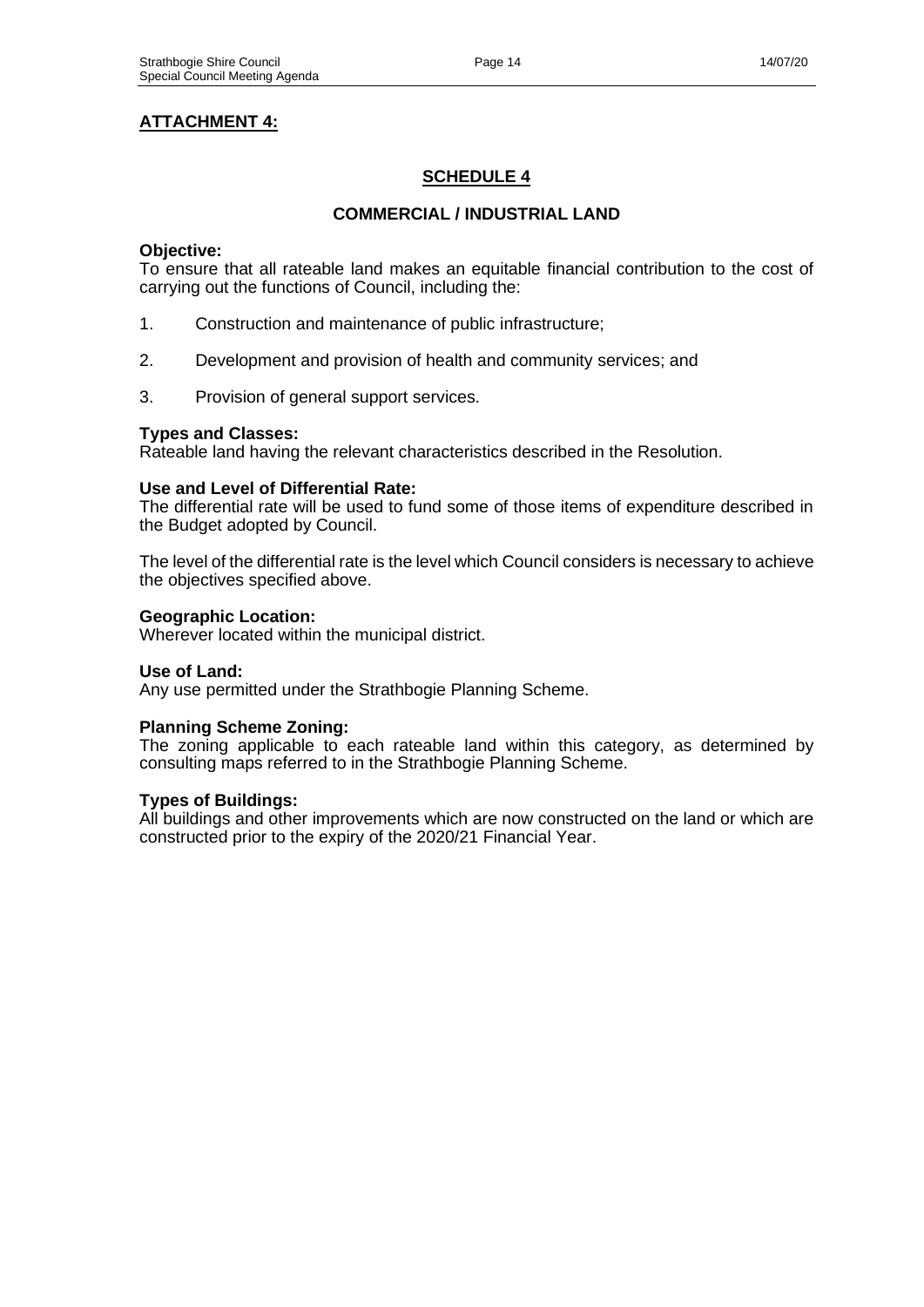# **ATTACHMENT 5:**

# **SCHEDULE 5**

## **VACANT COMMERCIAL / INDUSTRIAL LAND**

#### **Objective:**

To ensure that all rateable land makes an equitable financial contribution to the cost of carrying out the functions of Council, including the:

- 1. Construction and maintenance of public infrastructure;
- 2. Development and provision of health and community services; and
- 3. Provision of general support services.

#### **Types and Classes:**

Rateable land having the relevant characteristics described in the Resolution.

#### **Use and Level of Differential Rate:**

The differential rate will be used to fund some of those items of expenditure described in the Budget adopted by Council.

The level of the differential rate is the level which Council considers is necessary to achieve the objectives specified above.

#### **Geographic Location:**

Wherever located within the municipal district.

#### **Use of Land:**

Any use permitted under the Strathbogie Planning Scheme.

#### **Planning Scheme Zoning:**

The zoning applicable to each rateable land within this category, as determined by consulting maps referred to in the Strathbogie Planning Scheme.

## **Types of Buildings:**

All buildings and other improvements which are now constructed on the land or which are constructed prior to the expiry of the 2020/21 Financial Year and whose total value does not exceed \$20,000.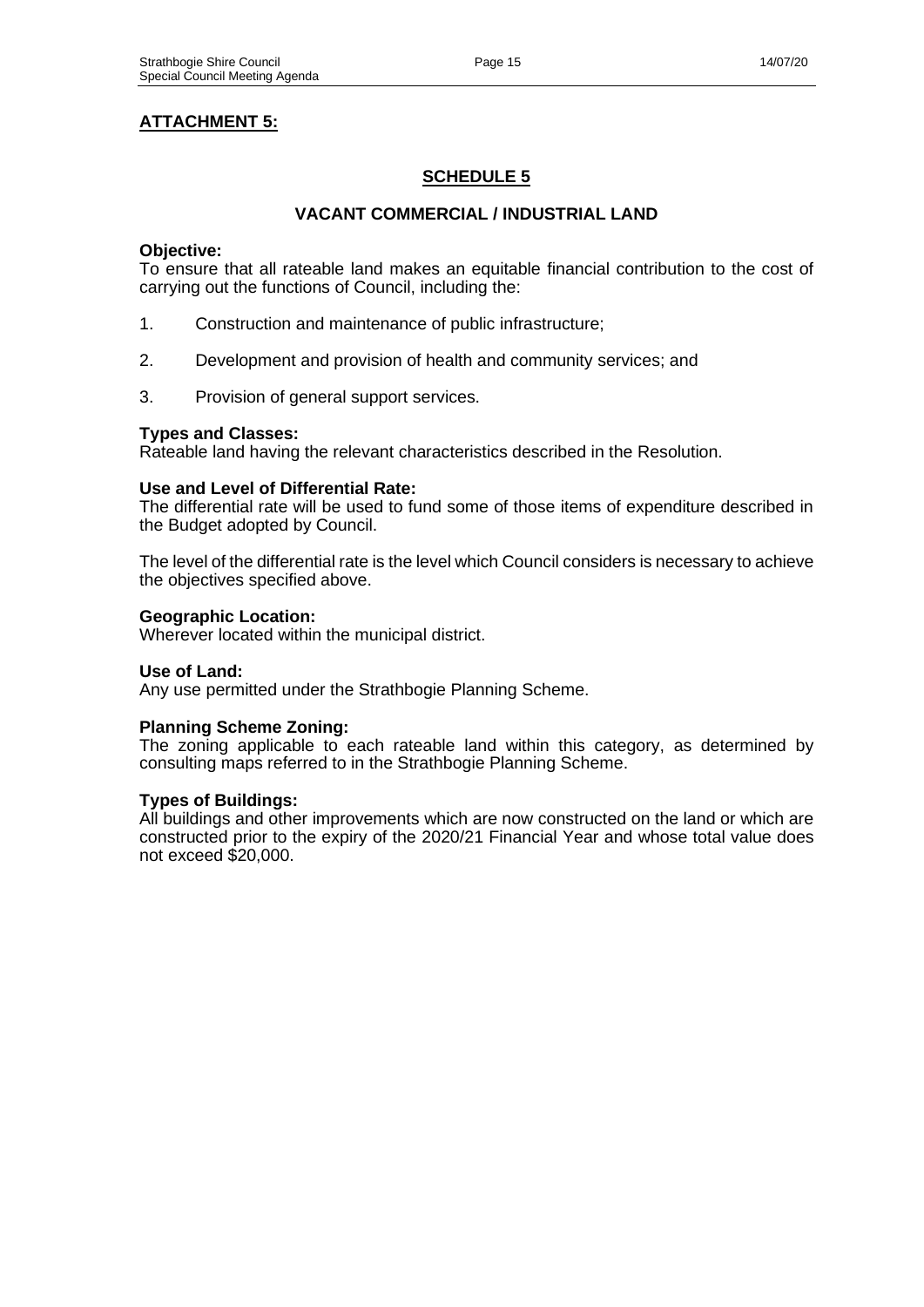# **ATTACHMENT 6:**

# **SCHEDULE 6**

# **SUMMARY OF SUBMISSIONS TO DRAFT 2020/21 BUDGET**

- Continuation of Anderson Street, Euroa footpath, east of Scobie Street
- Tree plantings in Nagambie
- Sealing of Plain Road Tabilk
- Tree plantings in Euroa
- Objection to proposed rate increase (multiple)
- Support for removal of Municipal Charge
- Building of public toilets in Strathbogie
- Arts and Sustainability projects
- Footpath Nagambie to Regatta Centre
- Request for fair and balanced Rating Strategy
- Drainage Shiffner Street Violet Town
- Sealing of Wattlevale Road Mitchellstown
- Improvements to Violet Town netball and tennis courts
- Support for Rockies Bridge (multiple)
- Toilets at Loddings Lane boat ramp
- Dump point in Violet Town
- Root barrier installation in footpath construction
- LED lighting Memorial Oval
- Improvement to library resources in Avenel area
- Upgrade of Violet Town market facilities
- Improvements to Apex Walking Track
- Several Longwood matters including exposure on website
- Concern with abolition of Municipal Charge
- Solar power for Longwood Community Centre
- Nagambie Foreshore works
- Investment in small business, arts, environment
- Footpath Main Street Strathbogie to recreation reserve , completion of Spring Creek Pavilion picnic area , ember proof Place of Last Resort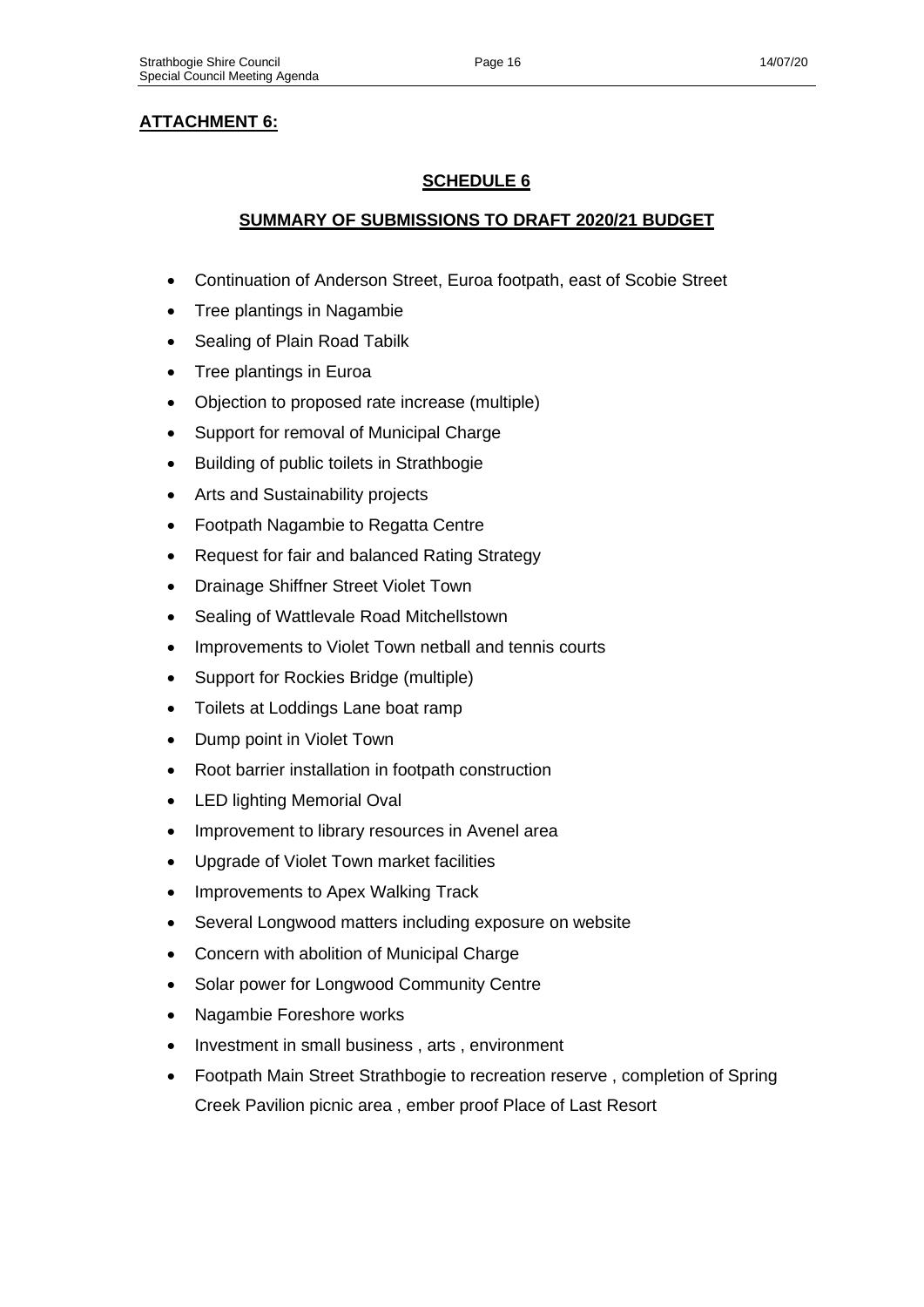## **6.7.2 Draft 2017-2021 Council Plan (2020 Review) incorporating the 2020/21 to 2023/24 Strategic Resource Plan – amended Actions and Strategic Indicators for year ending 30 June 2020**

Responsible Director: Director Corporate Operations

## *EXECUTIVE SUMMARY*

### *Council Plan:*

In accordance with the requirements of Section 125 of the Local Government Act 1989 (the Act) in 2017, Council developed, in consultation with its community, the Draft 2017 – 2021 Council Plan The 2020 revision has been completed and advertised.

There were two submissions to the Draft 2017 – 2021 Council Plan (2020 Review) and Draft 2020/21 Strategic Resource Plan, both in relation to public toilet facilities in Strathbogie.

There have been no changes to the Council Plan as a consequence of submissions but further investigation will be carried out in relation to matters raised

#### *Strategic Resource Plan:*

In accordance with Section 126 of the Local Government Act 1989 (the Act), Council has developed the 2020-2021 Draft Strategic Resource Plan (SRP). Information in the SRP is based on the 2020/21 Draft Budget and Council's Long Term Financial Plan.

A copy of the adopted Strathbogie Shire Council Plan (2020 Review) and 2020/21 - 2023/2024 Strategic Resource Plan will be appended to the Minutes of the meeting for identification purposes.

# *RECOMMENDATION*

- *1. That Council adopt the Draft 2017 – 2021 Council Plan (2020 Review) Strategic Indicators and Actions.*
- *2. That Council adopt the Draft 2020/21-2024/25 Strategic Resource Plan.*

# *PURPOSE AND BACKGROUND*

*Council Plan:*

The Draft 2017 – 2021 Council Plan (2020 Review) is presented for adoption following two submissions being received.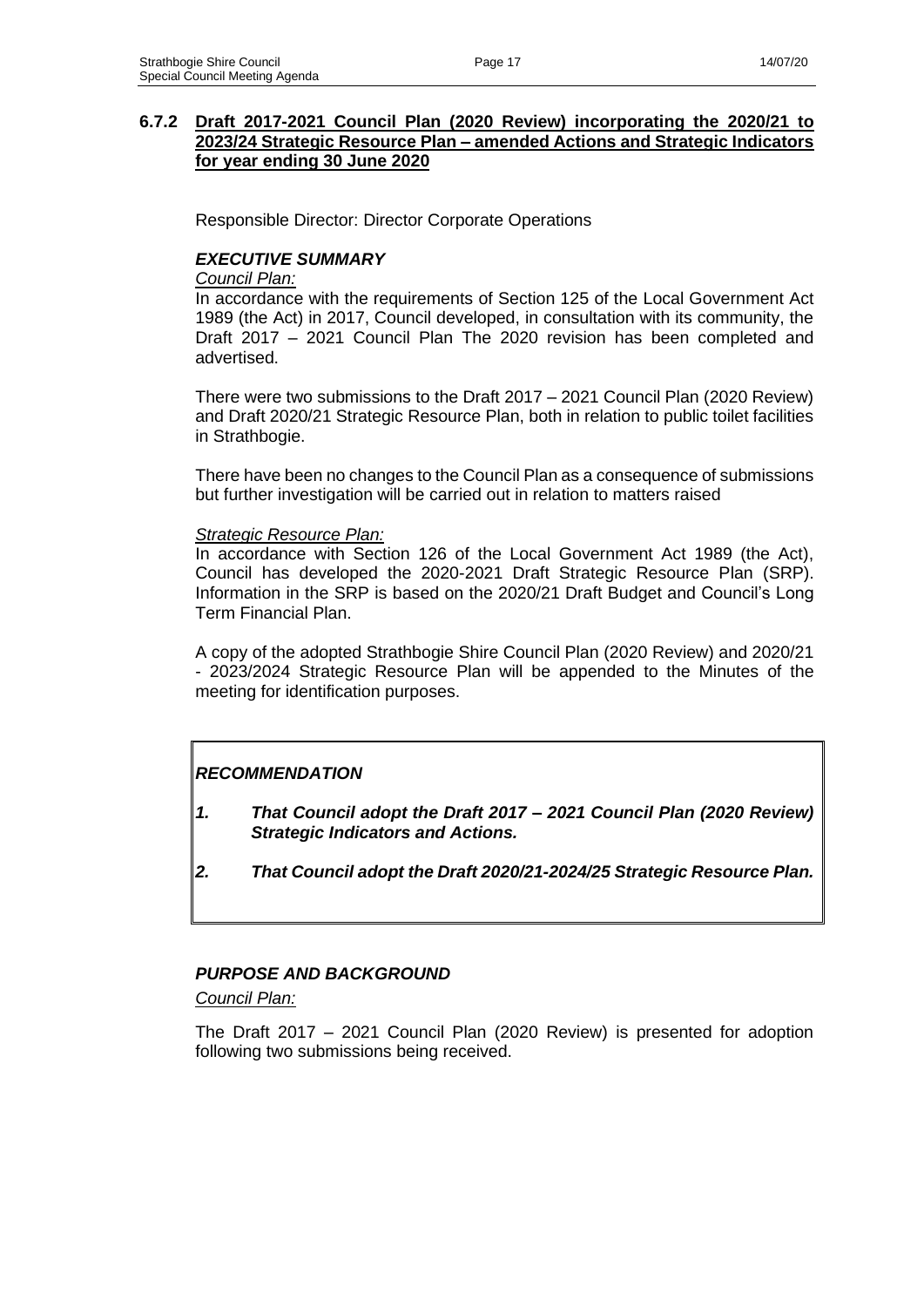## 6.7.2 Draft 2017-2021 Council Plan (2020 Review) incorporating the 2020/21 to 2023/24 Strategic Resource Plan – amended Actions and Strategic Indicators for year ending 30 June 2020 (cont.)

The Council Plan is a strategic document of Council that identifies the priorities of our community form the future and guides the decision making of Council and its partners, agencies and stakeholder. The Council Plan documents :

- A vision statement for the Strathbogie Shire community;
- Shared goals and strategies to achieve the vision; and
- The role and focus of Council, the goals it has set and the initiatives it will undertake over the four year term of Council.Key Strategies and Actions that sit under each Goal ensure the organisation delivers what the Council has set.

The program dates for this Draft 2017 – 2021 Council Plan (2020 Review) were as follows:

- 1. Draft 2017 2021 Council Plan (2020 Review) on Public Exhibition from 03 May 2020
- 2. Public Exhibition period closed at 5pm Wednesday 03 June 2020
- 3. Special Council Meeting to adopt 2017 2021 Council Plan –Tuesday 14 July 2020
- 4. Present adopted 2017 2021 Council Plan (2020 Review) to the Minister for Local Government following the 14 July 2020 meeting.

## *Strategic Resource Plan:*

The SRP was exhibited during the same period as the Draft 2017 – 2021 Council Plan (2020 Review). The SRP outlines the resources required to achieve Council's strategic objectives expressed in the Council Plan. The purpose of the SRP is to:

- Establish a financial framework over the next 4 years to ensure Council's strategic objectives, as expressed in its Council Plan, are achieved;
- Provide an assessment of the resources (financial and non-financial) required to accomplish the objectives and strategies included in the Council Plan (non-financial resources are assumed to include human resources and Council's asset base, which are all referred to in various parts of the SRP);
- Establish a basis to measure Council's adherence to its policies and strategies; and
- Assist Council to comply with sound financial management principles, in accordance with the Local Government Act (1989) and to plan for the longterm financial sustainability of the municipality.

The SRP was developed considering the 2020/21 Budget and Long Term Financial Plan Modelling and has been amended to allow for Budget submissions.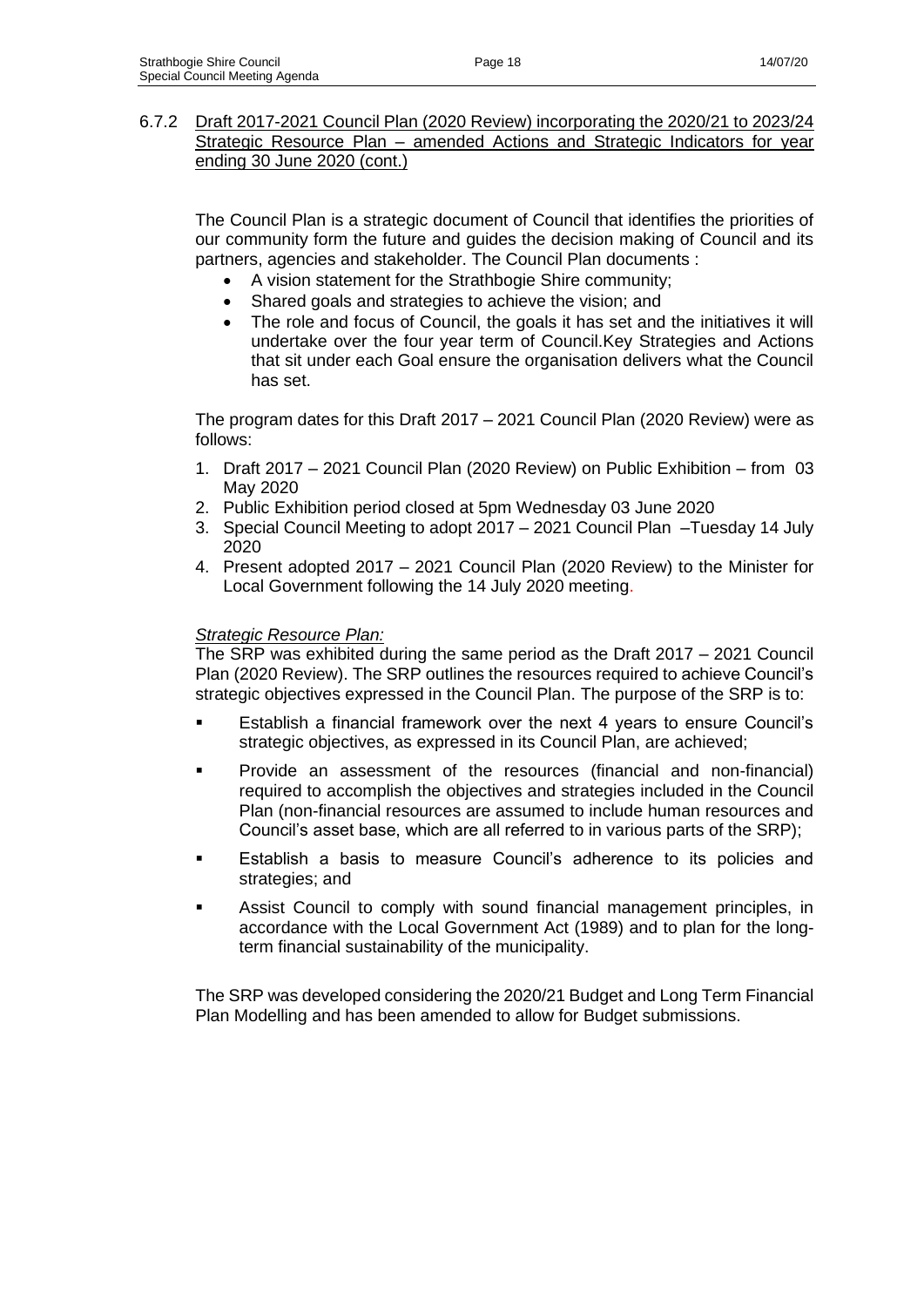6.7.2 Draft 2017-2021 Council Plan (2020 Review) incorporating the 2020/21 to 2023/24 Strategic Resource Plan – amended Actions and Strategic Indicators for year ending 30 June 2020 (cont.)

# *COMMUNITY ENGAGEMENT*

- The Council, as of Wednesday 6 May 2020, placed the statutory public notices in local newspapers advising that documents were available for inspection and that written submission were being sought in accordance with Section 223 of the Local Government Act 1989.
- Council provided details of the Budget via social media and its website.
- On line forums were also held as further means of providing information to the community and seeking feedback.

Submissions closed at 5.00 p.m. on Wednesday 3 June 2020.

## *POLICY CONSIDERATIONS*

The Council Plan and SRP provide input into the preparation of the Budget and Council's long term financial planning.

## *LEGAL CONSIDERATIONS*

The author of this report considers that the recommendation has no legal or statutory implications which require the consideration of Council as the preparation of the Council Plan satisfied the requirements of the Local Government Act, including the Strategic Planning Principles.

No member of Council staff, or other person engaged under a contract, involved in advising on or preparing this report has declared a direct or indirect interest in relation to the matter of the report.

## *FINANCIAL CONSIDERATIONS*

The Council Plan and SRP and Council Plan are key documents in ensuring the financial stability of Council.

## *SOCIAL CONSIDERATIONS*

The SRP and Council Plan contain a range of measures to improve the economic health of the Shire:

- (a) sense of community
- (b) provision of community services
- (c) improving community health and well-being e.g. recreation facilities, public safety, health services and facilities or public health implications;
- (d) transport e.g. safety for travellers, emissions and fuel consumption, public transport usage, provision of a safe road network, walking and cycling or transportation needs of all people.

# *CONCLUSION*

This report finalises a process to update the Council Plan which provides for a range of outcomes to be achieved in the 2020/21 year.

## *TABLED DOCUMENT/S*

- 2017-2021 Council Plan (2020 Review)
- 2020/2021 2024/2025 Strategic Resource Plan